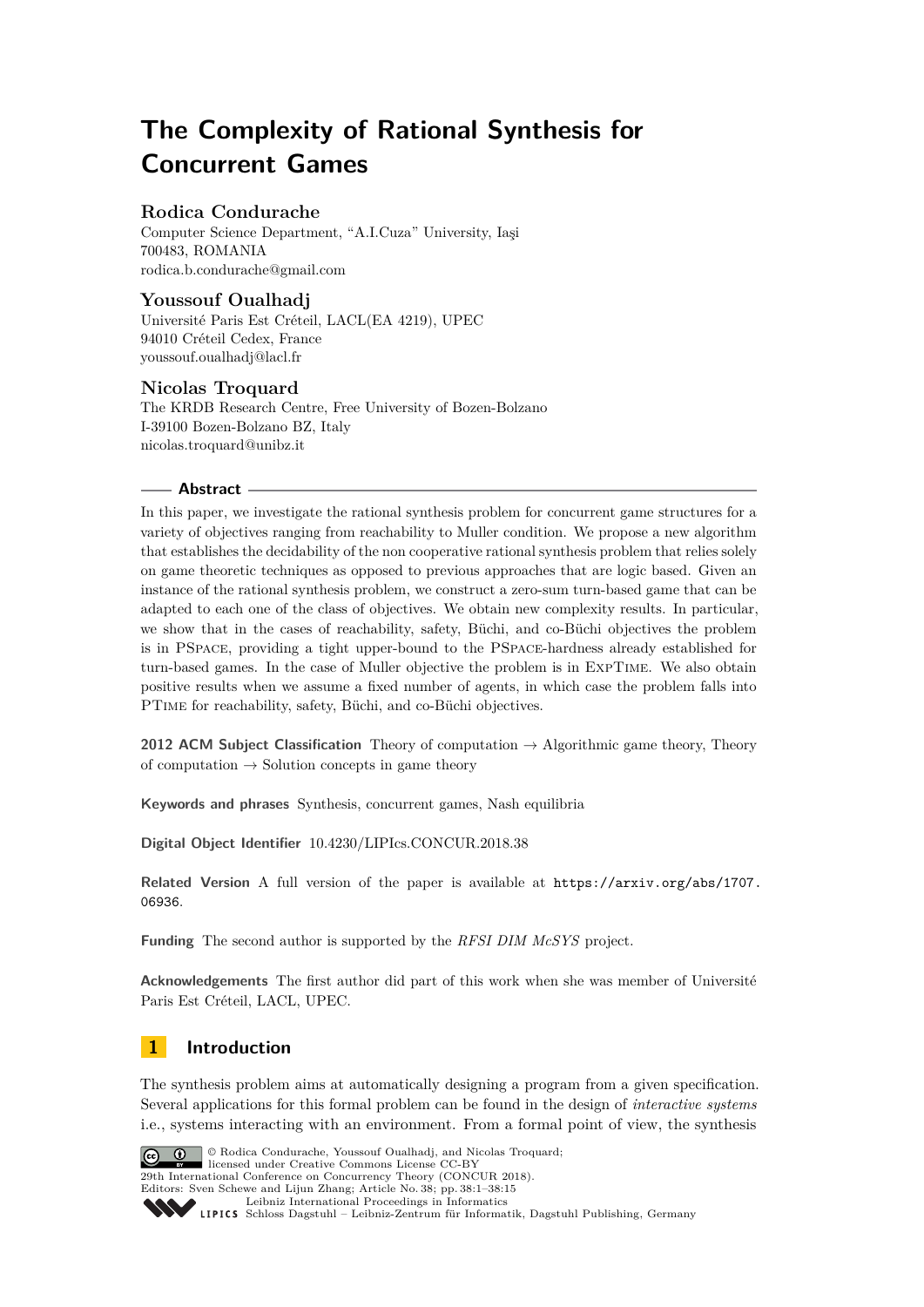## **38:2 The Complexity of Rational Synthesis for Concurrent Games**

problem is traditionally modelled as a zero-sum turn-based game. The system and the environment are modeled by two players with opposite interest. The goal of the system is the desired specification. Hence, a *strategy* that allows the system to achieve its goal against any behavior of the environment is a winning strategy and is exactly the program to synthesize.

For a time, the described approach was the standard in the realm of controller synthesis. However, due to the variety of systems to model, such a pessimistic view is not always the most faithful one. For instance, consider a system that consists of a server and *n* clients. Assuming that all the agents have opposite interests is not a realistic assumption. Indeed, from a design perspective, the purpose of the server is to handle the incoming requests. On the other hand, each client is only concerned with its own request and wants it granted. None of the agents involved in the described interaction have antagonistic purposes. The setting of *non-zero-sum games* was proposed as model with more realistic assumptions.

In a non zero-sum game, each agent is equipped with a personal objective and the system is just a regular agent in the game. The agents interact together aiming at achieving the *best outcome*. The best outcome in this setting is often formalized by the concept of Nash equilibria. Unfortunately, a solution in this setting offers no guarantee that a specification for a given agent is achieved, and in a synthesis context one wants to enforce a specification for one or a subset of the agents.

The *rational synthesis problem* was introduced as a generalization of the synthesis problem to environment with multiple agents [\[4\]](#page-14-1). It aims at synthesizing a Nash equilibrium such that the induced behavior satisfies a given specification. This vision enjoys nice algorithmic properties since it matches the complexity bound of the classical synthesis problem. Later on, yet another version of the problem was proposed where the agents are rational but not cooperative [\[6,](#page-14-2) [7\]](#page-14-3). In the former formalization, the specification is guaranteed as long as the agents agree to behave according to the chosen equilibrium. But anything can happen if not, in particular they can play another equilibrium that does not satisfy the specification. In the Non Cooperative Rational Synthesis (NCRSP), the system has to ensure that the specification holds in any equilibrium (c.f., Section [3](#page-5-0) for a formal definition and Figure [1a](#page-4-0) for an example). A solution for both problems was presented for specifications expressed in Linear Temporal Logic (LTL). The proposed solution relies on the fact that the problem can be expressed in a decidable fragment of a logic called *Strategy Logic*. The presented algorithm runs in 2-ExpTime. While expressing the problem in a decidable fragment of Strategy Logic gives an immediate solution, it could also hide a great deal of structural properties. Such properties could be exploited in a hope of designing faster algorithms for less expressive objectives. In particular, specifications such as reachability, liveness, fairness, *etc.*

In [\[3\]](#page-14-4), the first author took part in a piece of work where they considered this very problem for specific objectives such as reachability, safety, Büchi, *etc* in a turn-based interaction model. They established complexity bounds for each objective.

In this paper we consider the problem of non-cooperative rational synthesis with concurrent interactions. We address this problem for a variety of objectives and give exact complexity bounds relying exclusively on techniques inspired by the theory of zero-sum games. The concurrency between agents raises a formal challenge to overcome as the techniques used in [\[3\]](#page-14-4) do not directly extend. Intuitively, when the interaction is turn-based, one can construct a tree automaton that accepts solutions for the rational synthesis problem. The nodes of an accepted tree are exactly the vertices of the game. This helps a lot in dealing with deviations but cannot be used in concurrent games.

In Section [3,](#page-5-0) we present an alternative algorithm that solves the general problem for LTL specification. This algorithm constructs a zero-sum turn-based game. This fresh game is played between *Constructor* who tries to construct a solution and *Spoiler* who tries to falsify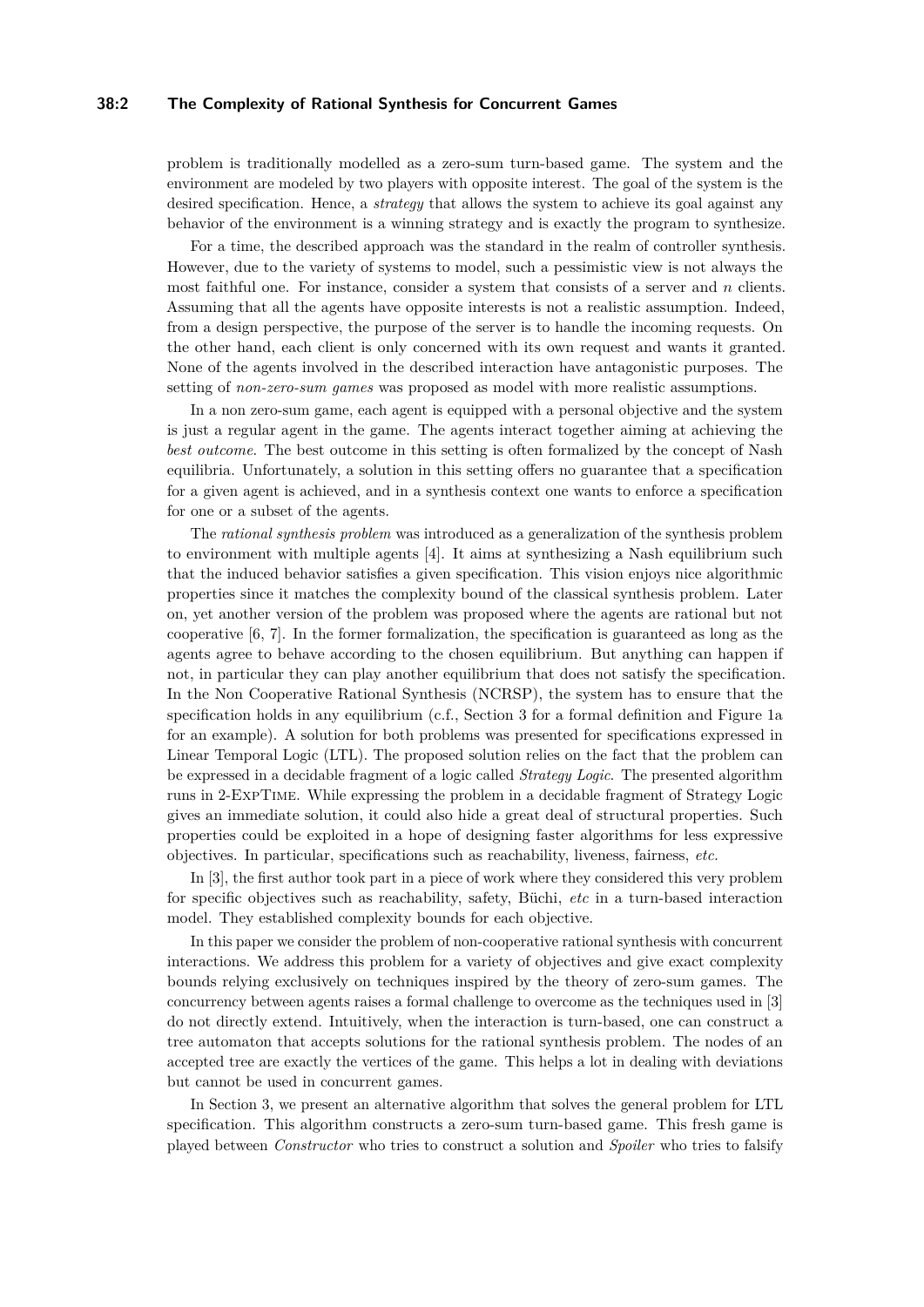the proposed solution. We then show in Section [5](#page-11-0) how to use this algorithm to solve the NCRSP for reachability, safety, Büchi, co-Büchi, and Muller conditions. We also observe that we match the complexity results for the NCRSP in turn-based games.

# **2 Preliminaries**

## **2.1 Concurrent Game Structures**

<span id="page-2-0"></span>**► Definition 1.** A game structure is defined as a tuple  $\mathcal{G} = (\mathsf{St}, s_0, \mathsf{Agt}, (\mathsf{Act}_i)_{i \in \mathsf{Agt}}, \mathsf{Tab}).$ where St is the set of states in the game,  $s_0$  is the initial state,  $Agt = \{0, 1, ..., n\}$  is the set of agents,  $Act_i$  is the set of actions of Agent *i*,  $Tab : St \times \prod_{i \in Agt} Act_i \to St$  is the transition table.

I Remark. Note that we consider game structures that are complete and deterministic. That is, from each state *s* and any tuple of actions  $\bar{a} \in \prod_{i \in \text{Agt}} \text{Act}_i$ , there is exactly one successor state s'.

▶ **Definition 2.** A *play* in the game structure is a sequence of states and actions profile  $\rho = s_0 \bar{a}_0 s_1 \bar{a}_1 s_2 \bar{a}_2 ...$  in (St  $\prod_{i \in \mathsf{Agt}} \mathsf{Act}_i)^\omega$  such that  $s_0$  is the initial state and for all  $j \geq 0$ ,  $s_{j+1} = \textsf{Tab}(s_j, \bar{a}_j).$ 

Throughout the paper, for every word *w*, over any alphabet, we denote by  $w[j]$  the  $j + 1$ -th letter, and we denote by  $w[0..j]$  the prefix of *w* of size  $j + 1$ .

By  $\rho$  S<sub>t</sub> we mean the projection of  $\rho$  over St, and Plays( $\mathcal{G}$ ) is the set of all the plays in the game structure G. We call history any finite sequence in St  $(\prod_{i\in \mathsf{Agt}} \mathsf{Act}_i \mathsf{St})^*$ . For a history *h*, we denote by *h*  $\mathcal{S}_t$  its projection over **St**, and by Last $\mathcal{S}_t(h)$  the last element of *h*  $\mathcal{S}_t$ . We denote by Hist the set of all the histories.

In this paper we allow agents to see the actions played between states. Therefore, they behave depending on the past sequence of states and tuples of actions.

 $\triangleright$  **Definition 3** (Strategy and strategy profile). A *strategy* for Agent *i* is a mapping  $\sigma_i$ :  $\mathsf{St}\left(\prod_{i\in \mathsf{Agt}} \mathsf{Act}_i \; \mathsf{St}\right)^* \to \mathsf{Act}_i$ .

A *strategy profile* is defined as a tuple of strategies  $\bar{\sigma} = \langle \sigma_0, \sigma_1, ..., \sigma_n \rangle$  and by  $\bar{\sigma}[i]$  we denote the strategy of *i*-th position (of Agent *i*).

Also,  $\bar{\sigma}_{-i}$  is the partial strategy profile obtained from the strategy profile  $\bar{\sigma}$  from which the strategy of Agent *i* is ignored. The tuple of strategies  $\langle \bar{\sigma}_{-i}, \sigma_i' \rangle$  is obtained from the tuple  $\bar{\sigma}$  by substituting Agent *i*'s strategy with  $\sigma'_i$ .

Once a strategy profile is chosen it induces a play *ρ*. We say that a play  $ρ = s_0\bar{a}_0s_1\bar{a}_1s_2\bar{a}_2...$ in  $(\text{St } \prod_{i \in \text{Agt}} \text{Act}_i)^\omega$  is *compatible* with a strategy  $\sigma_i$  of Agent *i* if for every prefix of  $\rho[0..2k]$ with  $k \geq 0$ , we have  $\sigma(\rho[0..2k]) = \bar{a}_k(i)$ , where  $\bar{a}_k(i)$  is the action of Agent *i* in the vector  $\bar{a}_k$ .

We denote by Plays( $\sigma_i$ ) the set of all the plays that are compatible with the strategy  $\sigma_i$ for Agent *i*. Hist $(\sigma_i)$  is the set of all the histories that are compatible with  $\sigma_i$ . The outcome of an interaction between agents following a certain strategy profile  $\bar{\sigma}$  defines a unique play in the game structure G denoted  $\text{Out}(\bar{\sigma})$ . It is the unique play in G compatible with all the strategies in the profile  $\bar{\sigma}$  which is an infinite sequence over (St  $\prod_{i \in \mathsf{Agt}} \mathsf{Act}_i$ ).

## **2.2 Payoff and Solution Concepts**

Each Agent  $i \in \text{Agt}$  has an objective expressed as a set  $\text{Obj}_i$  of infinite sequences of states in G. As defined before, a play *ρ* is a sequence of states and action profiles. We slightly abuse notation and also write  $\rho \in \mathsf{Obj}_i$ , meaning that the sequence of states in the play  $\rho$  (that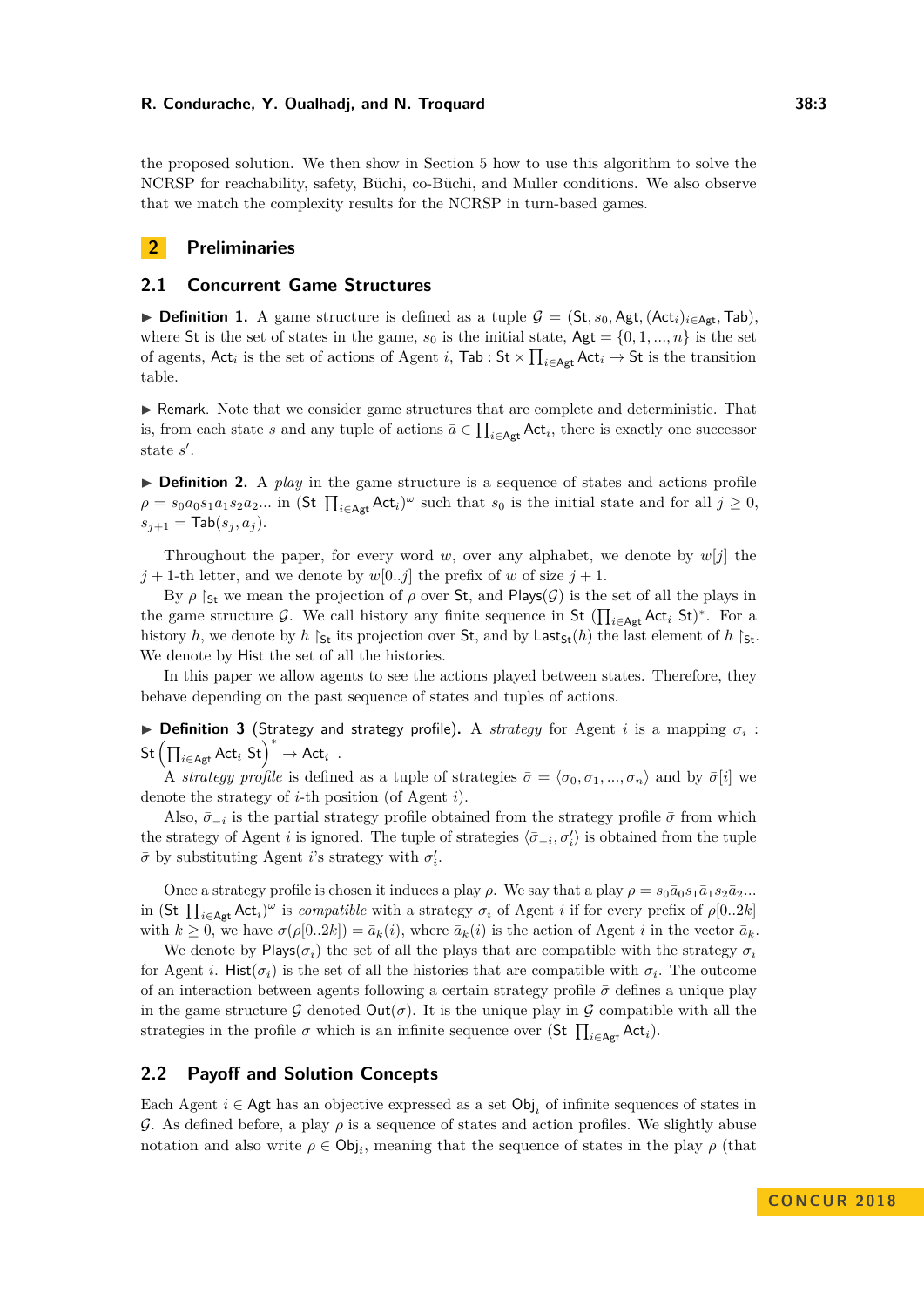# **38:4 The Complexity of Rational Synthesis for Concurrent Games**

is,  $\rho$   $\upharpoonright$ <sub>St</sub>) is in Obj<sub>i</sub>. We define the *payoff* function that associates with each play  $\rho$  a vector Payoff( $\rho$ )  $\in \{0,1\}^{n+1}$  defined by

$$
\forall i \in \mathsf{Agt}, \mathsf{Payoff}_i(\rho) = 1 \iff \rho \in \mathsf{Obj}_i .
$$

We borrow game theoretic vocabulary and say that Agent *i wins* whenever her payoff is 1. We sometimes abuse this notation and write  $\mathsf{Payoff}_i(\bar{\sigma})$ , which is the payoff of Agent *i* associated with the *unique* play induced by  $\bar{\sigma}$ .

In this paper we are interested in winning objectives such as Safety, Reachability, Büchi, coBüchi, and Muller that are defined as follows. Let  $\rho$  be a play in a concurrent game structure  $\mathcal{G}$ . We use the following notations:

$$
occ(\rho) = \{ s \in \mathsf{St} \mid \exists j \ge 0 \text{ s.t. } \rho[j] = s \}
$$

to denote the set of states that appear along  $\rho$  and

$$
\inf(\rho) = \{ s \in \mathsf{St} \mid \forall j \ge 0, \exists k \ge j \text{ s.t. } \rho[k] = s \}
$$

to denote the set of states appearing infinitely often along *ρ*. Then,

- *Reachability:* For some  $T \subseteq St$ ,  $REACH(T) = \{ \rho \in St^{\omega} \mid occ(\rho) \cap T \neq \emptyset \}$ ;
- $Safety:$  For some  $T \subseteq$  St,  $SAFE(T) = \{ \rho \in$  St<sup>ω</sup>  $\mid occ(\rho) \subseteq T \}$ ;
- *Büchi:* For some  $T \subseteq$  St, BÜCHI $(T) = \{ \rho \in$  St<sup>ω</sup>  $| \inf(\rho) \cap T \neq \emptyset \}$ ;
- $coB\ddot{u}chi$ : For some  $T \subseteq St$ ,  $COB\ddot{U}CHI(T) = \{ \rho \in St^{\omega} \mid \text{inf}(\rho) \cap T = \emptyset \};$
- *Parity:* For some priority function  $p : St \to \mathbb{N}$ , PARITY $(p) = \{ \rho \in St^{\omega} \mid \min \{ p(s) \mid s \in \mathbb{N} \}$  $\inf(\rho)$ } is even };
- *Muller:* For some boolean formula  $\mu$  over St, MULLER( $\mu$ ) = { $\rho \in$  St<sup>ω</sup> | inf( $\rho$ ) =  $\mu$ }.

A Nash equilibrium is the formalisation of a situation where no agent can improve her payoff by unilaterally changing her behaviour. Formally:

**Definition 4.** (Nash equilibrium) A strategy profile  $\bar{\sigma}$  is a Nash equilibrium (NE) if for every agent *i* and every strategy  $\sigma'$  of *i* the following holds true:

 $\mathsf{Payoff}_i(\bar{\sigma}) \geq \mathsf{Payoff}_i(\langle\bar{\sigma}_{-i},\sigma'\rangle)$ .

Throughout this paper, we will assume that Agent 0 is the agent for whom we wish to synthesize the strategy, therefore, we use the concept of 0-fixed Nash equilibria.

**Definition 5** (0-fixed Nash equilibrium). A profile  $\langle \sigma_0, \bar{\sigma}_{-0} \rangle$  is a 0-fixed NE (0-NE), if for every strategy  $\sigma'$  for agent *i* in Agt  $\setminus$  {0} the following holds true:

 $\mathsf{Payoff}_i(\langle \sigma_0, \bar{\sigma}_{-0} \rangle) \geq \mathsf{Payoff}_i(\langle \sigma_0, (\bar{\sigma}_{-0})_{-i}, \sigma' \rangle)$ .

That is, fixing  $\sigma_0$  for Agent 0, the other agents cannot improve their payoff by unilaterally changing their strategy.

# **2.3 Rational synthesis**

The rational synthesis can be defined in a optimistic or pessimistic setting. The former one is the so-called Cooperative Rational Synthesis (CRSP) Formally defined as

<span id="page-3-0"></span>**Problem 6.** *Is there a 0-NE*  $\bar{\sigma}$  *such that* Payoff<sub>0</sub> $(\bar{\sigma}) = 1$ ?

The latter is the so-called Non Cooperative Rational Synthesis Problem (NCRSP) and is formally defined as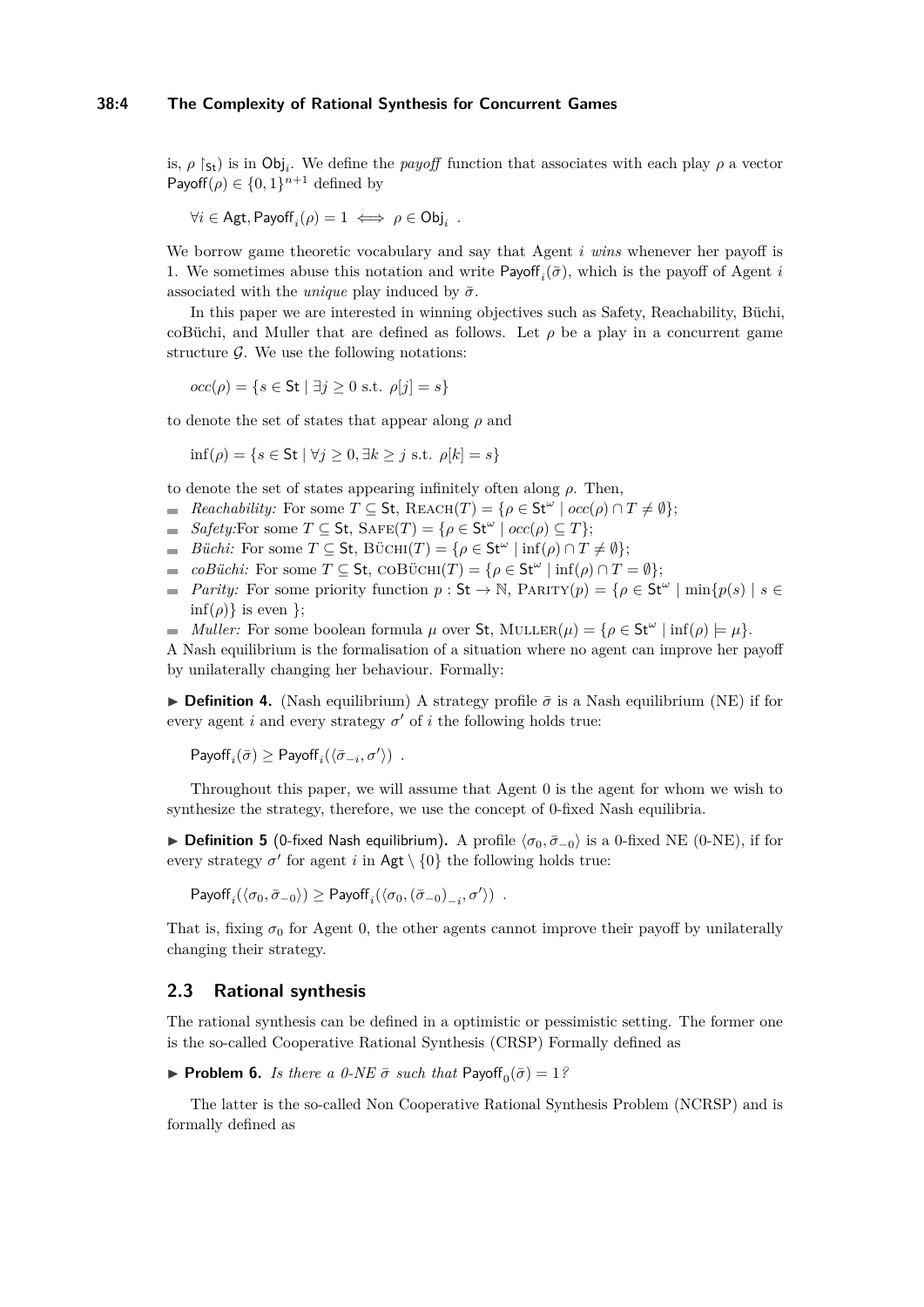<span id="page-4-0"></span>

**Figure 1** 

**► Problem 7.** *Is there a strategy*  $\sigma_0$  *for Agent* 0 *such that for every* 0*-NE*  $\bar{\sigma} = \langle \sigma_0, \bar{\sigma}_{-0} \rangle$ *, we*  $have$   $\mathsf{Payoff}_0(\bar{\sigma}) = 1$ ?

In this paper we study computational complexity for the rational synthesis problem in both cooperative and non-cooperative settings.

For the CRSP, the complexity results are corollaries of existing work. In particular, for Safety, Reachability, Büchi, co-Büchi, Rabin and Muller objectives, we can apply algorithms from [\[2\]](#page-14-5) to obtain the same complexities for CRSP as for the turn-based models when the number of agents is not fixed. More precisely, in [\[2\]](#page-14-5) the problem of finding NE in concurrent games is tackled. In this problem one asks for the existence of NE whose payoff is between two thresholds. Then, by choosing the lower thresholds to be such that only Agent 0 satisfies her objective and the upper thresholds such that all agents win, we reduce to the cooperative rational synthesis problem. Brenguier et al. [\[2\]](#page-14-5) showed that the existence of constrained NE in concurrent games can be solved in PTime for Büchi objectives, NP for Safety, Reachability and coBüchi objectives, and PSpace for Muller objectives. All hardness results are inferred directly from the hardness results in the turn-based setting. This is a consequence of the fact that every turn-based game can be encoded as a concurrent game by allowing at each state at most one agent to have non-vacuous choices. For Streett objectives, by reducing to [\[2\]](#page-14-5) we only obtain PSpace-easiness and the NP-hardness comes from the turn-based setting [\[3\]](#page-14-4).

In the case of non-cooperative rational synthesis, we cannot directly apply the existing results. However, we define an algorithm inspired from the *suspect games* [\[2\]](#page-14-5). The suspect game was introduced to decide the existence of pure NE in concurrent games with *ω*-regular objectives. We inspire ourselves from that approach and design a zero-sum game that combines the behaviors of Agent 0 and an extra entity whose goal is to prove, when needed, that the current play is not the outcome of a 0-NE. We also extend the idea in [\[3\]](#page-14-4) that consists roughly in keeping track of deviations. Recall that the non-cooperative rational synthesis problem consists in designing a strategy  $\sigma_0$  for the protagonist (Agent 0 in our case) such that her objective  $\textsf{Obj}_0$  is satisfied by all the plays that are outcomes of 0-NE compatible with  $\sigma_0$ . This is equivalent to finding a strategy  $\sigma_0$  for Agent 0 such that for any play  $\rho$  compatible with it, either  $\rho$  satisfies  $\text{Obj}_0$ , or there is no strategy profile  $\bar{\sigma} = \langle \sigma_0, \bar{\sigma}_{-0} \rangle$ that is a 0-NE whose outcome is  $\rho$ .

**Example 8.** Consider the concurrent game with reachability objectives depicted in Figure [1a.](#page-4-0) The game starts in the state  $s_0$ . There are three agents, the controller Agent 0, Agent 1, and Agent 2. Agent 0 has two actions *r* for right and *l* for left. Agents 1 and 2 have two actions, denoted *a* and *b*. For any subset *C* of  $\{0, 1, 2\}$ , the states  $T_C$  indicate that the agents in *C* have reached their objectives (These states are sinks). In addition, there are three states  $s_0$ ,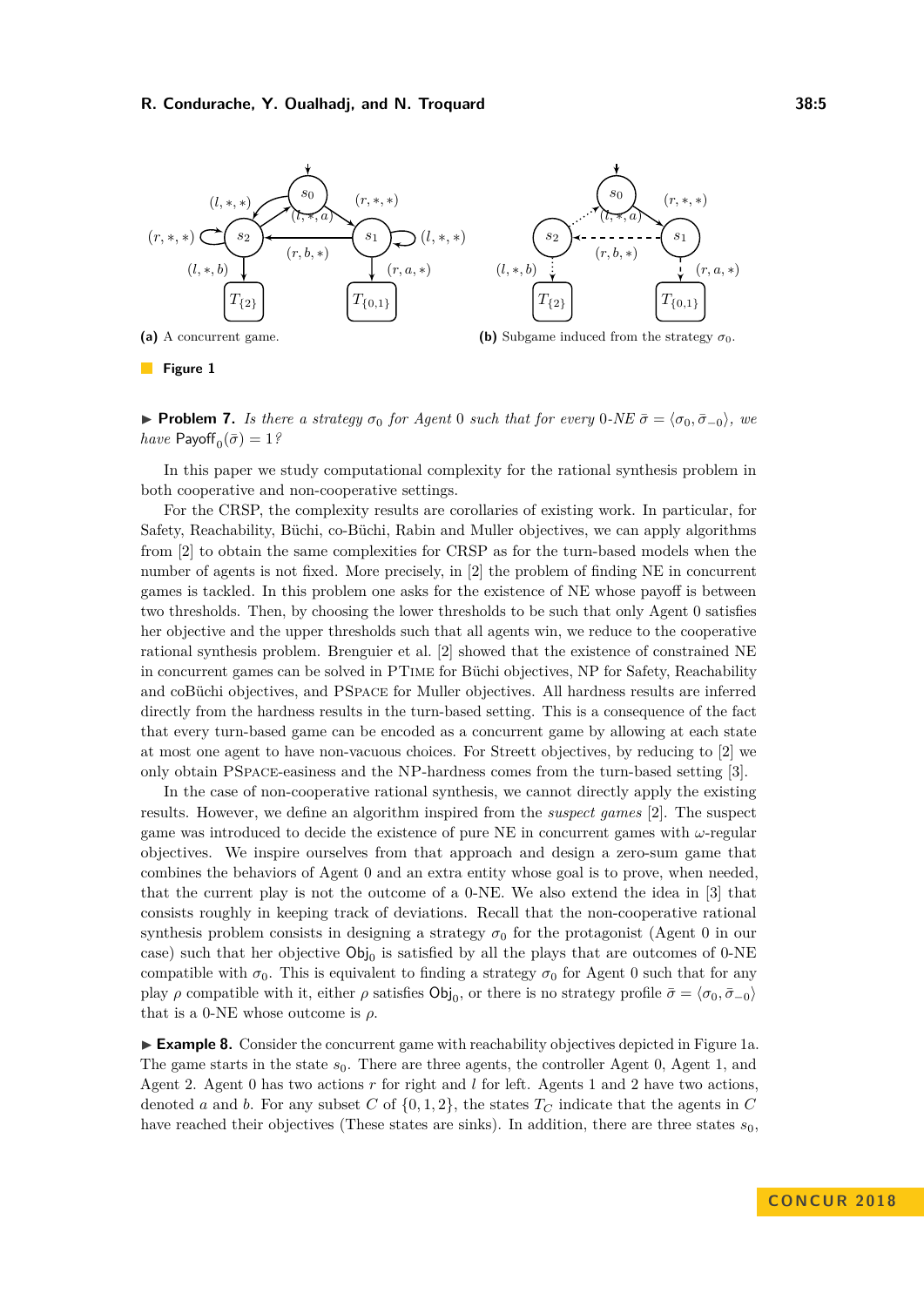#### **38:6 The Complexity of Rational Synthesis for Concurrent Games**

*s*1, and *s*2. The edges represent the transitions table. The labels indicate the action profiles e.g. the vector  $(r, a, b)$  means that Agent 0 took action *r*, Agent 1 took action *a*, and Agent 2 took action *b*. Finally action ∗ stands for the indifferent choice that is any action for a given agent. We can see that at *s*0, Agent 0 is the only agent with non-vacuous choices. He can choose to go to  $s_1$  by playing action  $r$ , or to go to  $s_2$  by playing action  $l$ .

Now consider the strategy  $\sigma_0$  for Agent 0 defined as follows:  $\sigma_0(s_0) = r, \sigma_0(s_1) =$  $r, \sigma_0(s_2) = l$  We argue that this strategy is a solution to the NCRSP. Indeed, by applying this strategy, we obtain the subgame of Figure [1b.](#page-4-0) In this game, all the plays falsifying the objective of Agent 0 are the ones where Agent 1 plays *b*. Notice now that these plays are not outcomes of a 0-NE since Agent 1 can deviate by playing action *a*.

# <span id="page-5-0"></span>**3 Solution for Problem [6](#page-3-0)**

We will now describe a general algorithm that solves the NCRSP. As a first step in our procedure, we construct a two-player turn based game.

## **3.1 Construction of a two-player game**

Given a concurrent game  $G = (St, s_0, \text{Agt}, (\text{Act}_i)_{i \in \text{Agt}}, \text{Tab})$  we construct a turn-based 2-player zero-sum game  $\mathcal{H} = (Q, q_0, \mathsf{Act}_E, \mathsf{Act}_A, \mathsf{Tab}', \mathsf{Obj}).$ 

- The game  $H$  is obtained as follows:
- $q_0 = (s_0, \emptyset, \emptyset)$
- The set  $\mathsf{Act}_E$  is  $\mathsf{Act}_E^a \cup \mathsf{Act}_E^c$  where:
	- $\mathsf{Act}^a_E = \mathsf{Act}_0 \times \prod_{i=1}^n (\mathsf{Act}_i \cup \{-\})$
	- $\mathsf{Act}^c_E = \prod_{i=1}^n (\mathsf{Act}_i \cup \{-\}).$
- The set  $Act_A$  is  $\prod_{i=1}^n Act_i$ .
- The set *Q* of states is  $Q_A \cup Q_B \cup Q_C \cup Q_D$  where

 $Q_{\mathsf{A}} = \mathsf{St} \times 2^{\mathsf{Agt}} \times 2^{\mathsf{Agt}}$  $Q_{\mathsf{B}} = \mathsf{St} \times 2^{\mathsf{Agt}} \times 2^{\mathsf{Agt}} \times \mathsf{Act}^a_E$  $Q_{\mathsf{C}} = \mathsf{St} \times 2^{\mathsf{Agt}} \times 2^{\mathsf{Agt}} \times \mathsf{Act}^a_E \times \mathsf{Act}_A$  $Q_{\text{D}} = \text{St} \times 2^{\text{Agt}} \times 2^{\text{Agt}} \times \text{Act}_{E}^{a} \times \text{Act}_{A} \times \text{Act}_{E}^{c}$ .

- Player Eve plays in the states in  $Q_A$  and  $Q_C$ , while Player Adam plays in the states in *Q*<sup>B</sup> and *Q*D. The legal moves are given as follows:
	- From a state  $(s, W, D) \in Q_A$ , Eve plays an action

$$
\bar{a} \in \text{Act}_0 \times \prod_{i=1}^n (\text{Act}_i \cup \{-\}) \text{ s.t. } \forall 1 \leq i \leq n, \ \bar{a}[i] = - \Longleftrightarrow i \notin W .
$$

- From a state  $(s, W, D, \bar{a}) \in Q_B$ , Adam plays an action  $\bar{b} \in Act_A$ .
- From a state  $(s, W, D, \bar{a}, \bar{b}) \in Q_{\mathsf{C}}$ , Eve plays an action

$$
\bar{c} \in \prod_{i=1}^n (\text{Act}_i \cup \{-\}) \text{ s.t. } i \in W \cup D \implies \bar{c}[i] = -.
$$

From a state  $(s, W, D, \bar{a}, \bar{b}, \bar{c}) \in Q_{\mathsf{D}}$ , Adam plays an action  $\bar{d} \in \mathsf{Act}_A$ .

The transition  $\text{Tab}'$  and the objective Obj of the game  $\mathcal H$  are described next.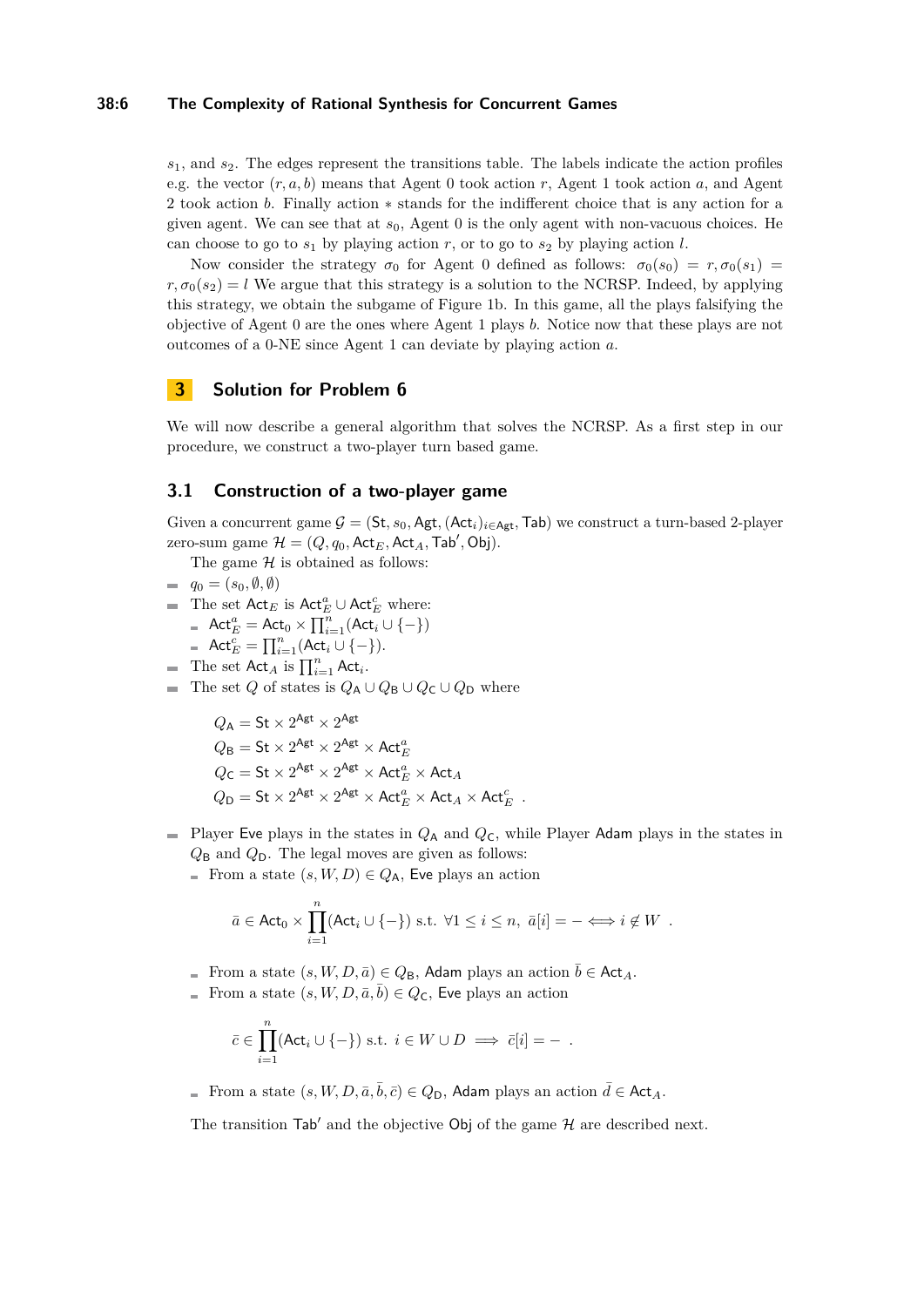## **3.2 Transition function**

The game  $H$  is best understood as a dialogue between Eve and Adam. In each state  $(s, W, D)$ Eve proposes an action for Agent 0 together with the actions corresponding to the winning strategies of the agents in the set *W*. Then, Adam responds with an action profile played by all agents in the environment. In the next step, Eve knows the entire action profile played by the agents and proposes some new deviations for the agents that do not have a deviation yet (they are neither in *W* nor in *D*). The last move is performed by Adam, it is his role to "check" that the proposed deviations and winning strategies are correct. Therefore, Adam can choose any continuation for the game and the sets *W* and *D* are updated according to the previous choices to some new values  $W'$  and  $D'$ . Each dialogue "round" is decomposed into four moves.

The transitions are given by the (partial) function  $\text{Tab}' : Q \times (\text{Act}_E \cup \text{Act}_A) \rightarrow Q$ :

- $\text{When } (s, W, D) \in Q_A$ ,  $\text{Tab}'((s, W, D), \bar{a}) = (s, W, D, \bar{a}).$  $\blacksquare$
- $\text{When } (s, W, D, \bar{a}) \in Q_{\mathsf{B}}, \text{Tab}'((s, W, D, \bar{a}), \bar{b}) = (s, W, D, \bar{a}, \bar{b}).$  $\overline{\phantom{a}}$
- $\text{When } (s, W, D, \bar{a}, \bar{b}) \in Q_{\mathsf{C}}, \text{Tab}'((s, W, D, \bar{a}, \bar{b}), \bar{c}) = (s, W, D, \bar{a}, \bar{b}, \bar{c}).$
- $W$ hen  $(s, W, D, \bar{a}, \bar{b}, \bar{c}) \in Q_D$ ,  $\text{Tab}'((s, W, D, \bar{a}, \bar{b}, \bar{c}), \bar{d}) = (s', W', D')$ , such that:
	- $s' = \textsf{Tab}(s,(\bar{a}[0],\bar{d})).$
	- *W*<sup>*'*</sup> = *W* ∪ {*i* ∉ *W* ∪ *D* | ( $d\bar{d}[i] = \bar{c}[i]$ ) and ( $\forall j$  ∈ Agt \{0*, i*}*,* $d[j] = \bar{b}[j]$ )}
		- $\setminus \{i \in W \mid d[i] \neq \bar{a}[i]\}.$  That is, Agent *i* is added to the set *W'* on the continuations where Agent *i* plays the new action proposed by Eve in  $\bar{a}$  (supposedly compatible with a winning strategy) and the other agents do not change their actions with respect to d. Also, any agent for whom Eve proposes an action in  $\bar{c}$  is a hint to Adam that this agent can deviate from that point. It is up to Adam to agree or not. If Adam agrees, we say that he has agreed with the recommendation of Eve. In this case, Eve has to prove that she made the right choice, this will be checked by the winning condition of the game.
	- $D' = D \cup \{ i \in W \mid \bar{d}[i] \neq \bar{a}[i] \}$ ∪ { $i \notin W \cup D \mid (\bar{c}[i] \neq -)$  and  $(\bar{d}[i] \neq \bar{c}[i])$  and  $(\forall j \in \mathsf{Agt} \setminus \{0, i\}, \bar{d}[j] = \bar{b}[j])\}$ }. This is the opposite case where Adam stood by his choices, in this case the winning condition has to check that this was a wrong decision.

# **3.3 Winning condition**

We equip  $Q$  with the canonical projection  $\pi_i$  that is the projection over the *i*-th component. In particular, for every  $(s, W, D) \in Q_A$ , we have  $\pi_1((s, W, D)) = s$ ,  $\pi_2((s, W, D)) = W$ , and  $\pi_3((s, W, D)) = W$ . We also extend  $\pi_i$  over  $Q^+$  and  $Q^{\omega}$  as expected. Histories for Eve are finite words in  $q_0(\mathsf{Act}_EQ\mathsf{Act}_AQ)^*$ . Histories for Adam are finite words in  $q_0(\mathsf{Act}_EQ)^*$ . Plays are infinite sequence in  $q_0(\text{Act}_E Q \text{Act}_A Q)^\omega$ . Let *r* be a play, we denote *r*  $\restriction_{Q_A}$  the restriction of *r* over the states in  $Q_A$  which is an infinite sequence in  $Q_A^{\omega}$ . The set  $\lim_{\pi_2}(r \restriction_{Q_A})$  (resp.  $\lim \pi_3(r \restriction_{Q_A})$  is the set of agents in the limit of *W*'s (resp. *D*'s). The limit  $\lim \pi_3(r \restriction_{Q_A})$ exists because the sets *D* occurring in the states *Q* along a play are non-decreasing subsets of Agt, and Agt is finite. The limit  $\lim_{\tau_2}(r \restriction_{Q_A})$  exists because (1) an agent is added into *W* only if it is not in *D*, and (2) when an agent leaves *W*, it gets into *D* indefinitely. This means that when an agent leaves from *W*, it never goes back.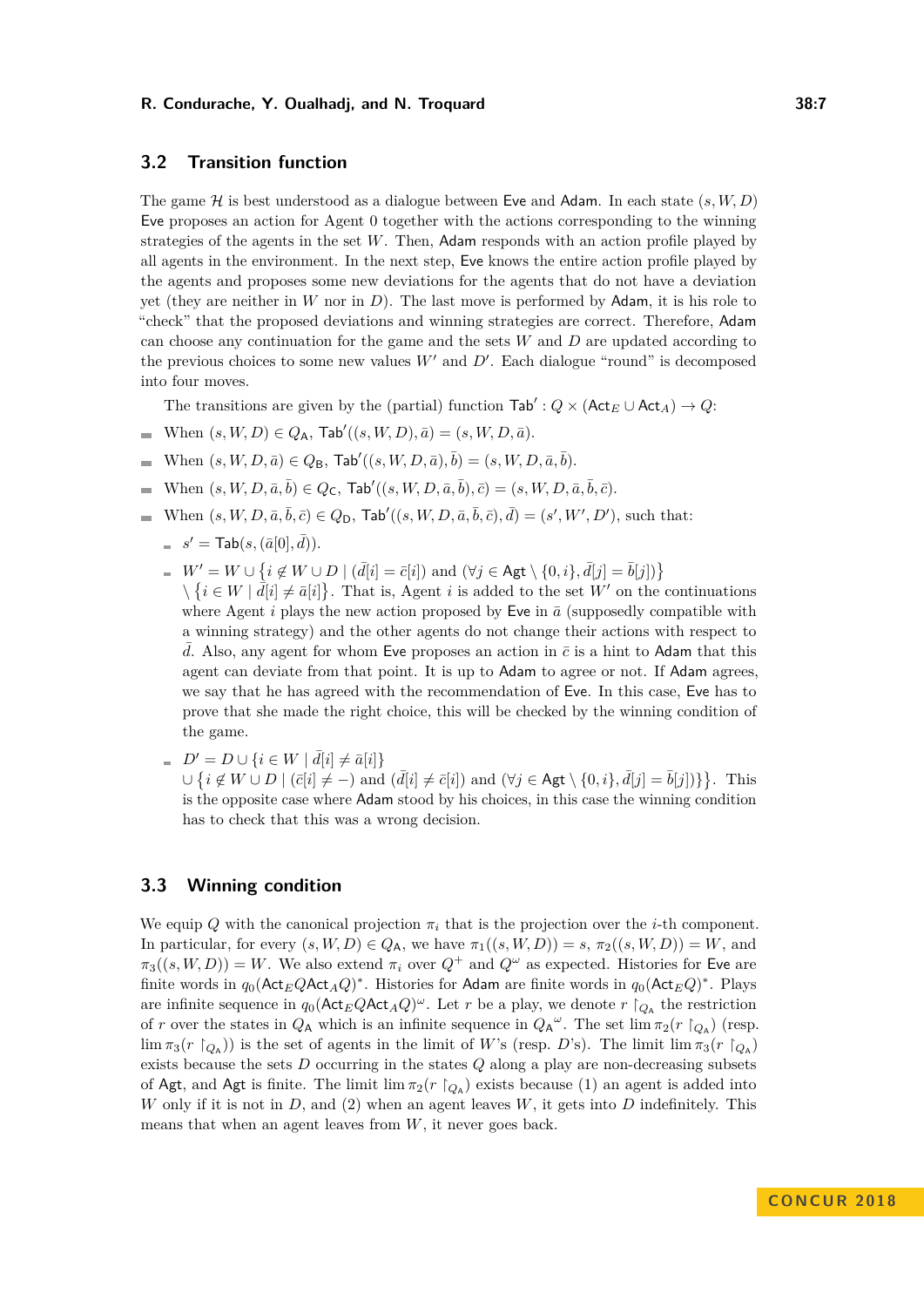## **38:8 The Complexity of Rational Synthesis for Concurrent Games**

We define the following sets:

$$
S_0 = \{ r \in Q^{\omega} \mid \pi_1(r \restriction_{Q_A}) \in \mathsf{Obj}_0 \} , \tag{1}
$$

$$
S_W = \{ r \in Q^{\omega} \mid \forall i \in \lim \pi_2(r \upharpoonright_{Q_{\mathsf{A}}}), \pi_1(r \upharpoonright Q_{\mathsf{A}}) \in \mathsf{Obj}_i \}, \tag{2}
$$

$$
S_D = \{ r \in Q^{\omega} \mid \exists i \in \lim \pi_3(r \upharpoonright_{Q_{\mathsf{A}}}), \pi_1(r \upharpoonright Q_{\mathsf{A}}) \notin \mathsf{Obj}_i \} . \tag{3}
$$

 $Obj = (S_0 \cup S_D) \cap S_W$ .

# **3.4 Transformations**

## <span id="page-7-1"></span>**Lifting of histories**

We define a transformation over histories in G to create histories in H. For every strategy  $\sigma$ for Eve in H, we define the transformation  $\mathcal{G}2\mathcal{H}_{\sigma}$ .

Let *h* be a history in G and assume that  $h = s_0 \bar{m}_0 s_1 \bar{m}_1 \dots s_k \bar{m}_k s_{k+1}$ . The lifting of *h* is a history  $\tilde{h}$  in H obtained by the mapping  $\mathcal{G}2\mathcal{H}_{\sigma}$  inductively defined as follows:

 $G2\mathcal{H}_{\sigma}(s_0) = (s_0, \emptyset, \emptyset)$ ,

and

$$
\mathcal{G}2\mathcal{H}_{\sigma}(h) = \underbrace{\mathcal{G}2\mathcal{H}_{\sigma}(s_0\bar{m}_0s_1\bar{m}_1...s_k)}_{\tilde{h'}}\bar{a}q_b\bar{b}q_c\bar{c}q_d\bar{d}q_a,
$$

where

$$
\begin{aligned}\n\bar{a} &= \sigma(\tilde{h}') \quad , \\
\bar{b} &= \bar{m}_{k_{-0}} \quad , \\
\bar{c} &= \sigma(\tilde{h}' \bar{a} q_b \bar{b} q_c) \quad , \\
\bar{d} &= \bar{b} = \bar{m}_{k_{-0}} \quad , \\
\bar{d} &= \bar{b} = \bar{m}_{k_{-0}} \quad , \\
\bar{d} &= \text{Tab}'(q_d, \bar{d}) \quad .\n\end{aligned}
$$

Observe that every history  $\mathcal{G}2\mathcal{H}_{\sigma}(h)$  ends in a state in  $Q_{\mathsf{A}}$ , where Eve plays an action from  $\mathsf{Act}^a_E$ , that always specifies an action for Agent 0. The function  $\mathcal{GH}_{\sigma}$  is thus instrumental in obtaining a strategy  $\sigma_0$  for Agent 0 in G from a strategy of Player Eve in H. For every history  $h$  in  $\mathcal{G}$ , we define:

<span id="page-7-0"></span>
$$
\sigma_0(h) = \sigma(\mathcal{G}2\mathcal{H}_\sigma(h))[0] \tag{4}
$$

For every strategy  $\sigma$  of Eve, we call 0-strategy the strategy obtained by Equation [4.](#page-7-0) The following claim is consequence of the same equation.

 $\triangleright$  **Claim 9.** Let  $\sigma$  be a strategy for Eve, and let  $\sigma_0$  be the 0-strategy. If a history *h* in  $\mathcal G$  is *compatible with*  $\sigma_0$  *then the history*  $\tilde{h} = \mathcal{G}2\mathcal{H}_{\sigma}(h)$  *in* H *is compatible with*  $\sigma$ *.* 

The function  $\mathcal{G}2\mathcal{H}_{\sigma}$  maps every history in  $\mathcal G$  into a history in  $\mathcal H$ . We define  $\mathcal{G}2\mathcal{H}_{\sigma}^{\bullet}$  as the natural extension of  $\mathcal{G}2\mathcal{H}_{\sigma}$  over the domain of plays in  $\mathcal{G}$ . We extend the previous claim as expected.

<span id="page-7-2"></span> $\triangleright$  **Claim 10.** Let  $\sigma$  be a strategy for Eve, and let  $\sigma_0$  be the 0-strategy. If a run  $\rho$  in  $\mathcal G$  is *compatible with*  $\sigma_0$  *then the run*  $r = \mathcal{G}2\mathcal{H}^{\bullet}_{\sigma}(\rho)$  *in* H *is compatible with*  $\sigma$ *.* 

**Lemma 11.** *Let*  $\sigma$  *be a strategy for* Eve, let  $\rho$  *be a run in*  $\mathcal G$  *compatible with the 0-strategy*  $\sigma_0$ *. Let h be a history in* G, assume *h to be a prefix of*  $\rho$ . If  $\tilde{h} = \mathcal{G}2\mathcal{H}_{\sigma}(h)$  *then*  $\pi_1(\tilde{h} \restriction_{Q_A}) = h \restriction_{\mathsf{St}}$ .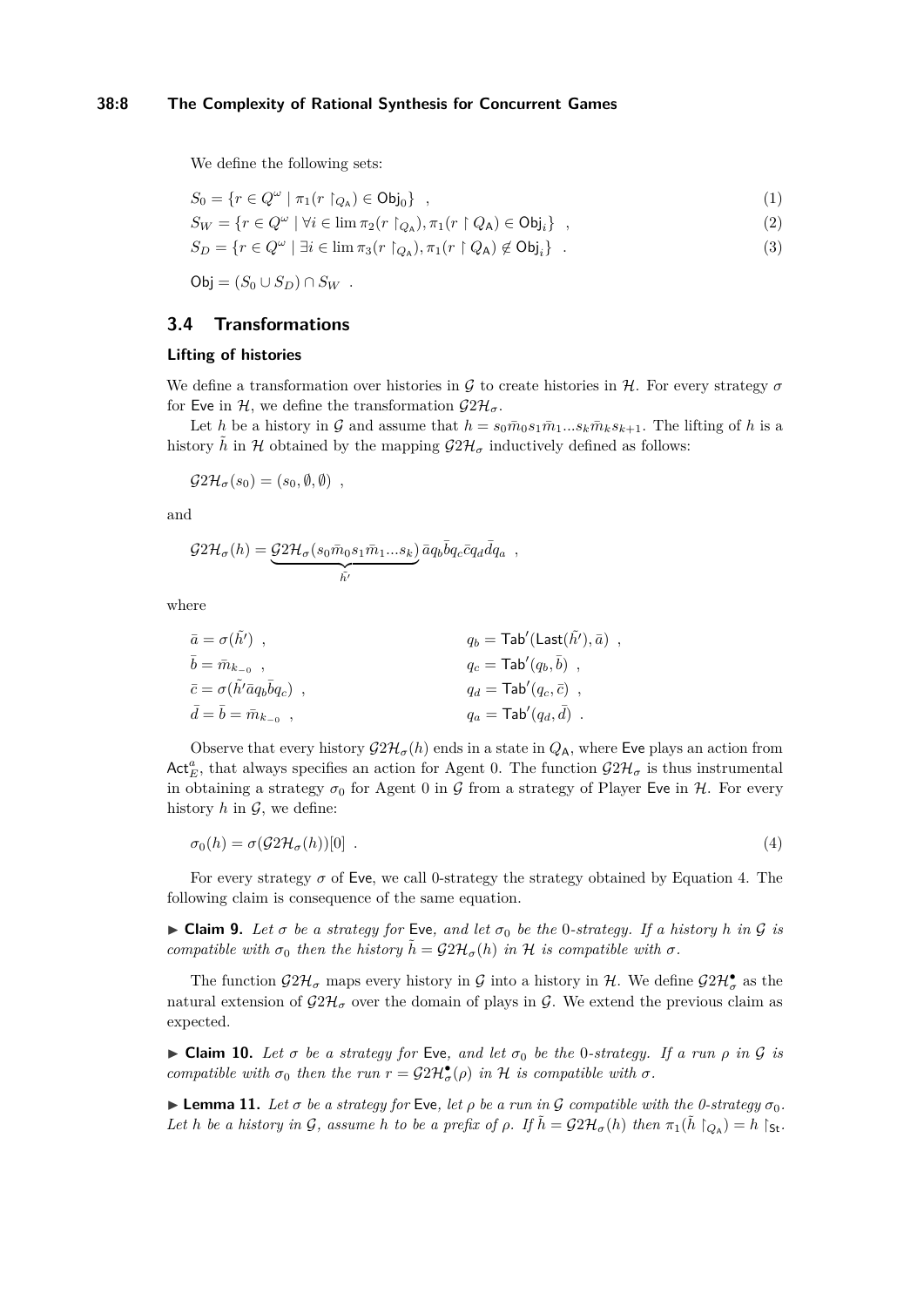**Proof.** By induction on the size of *h*. The base case is  $h = s_0$ , in which case  $\mathcal{G}2\mathcal{H}_{\sigma}(h) = \tilde{h}$  $(s_0, \emptyset, \emptyset)$ . We have  $\pi_1(\tilde{h} \restriction_{Q_{\mathsf{A}}}) = s_0 = h \restriction_{\mathsf{St}}$ . Now assume for induction that  $\pi_1(\tilde{h} \restriction_{Q_{\mathsf{A}}}) = h \restriction_{\mathsf{St}}$ for every history  $h = s_0 \bar{m}_0 s_1 \bar{m}_1...s_k$  of size  $1 + 2k$  and let  $\mathcal{G}2\mathcal{H}_{\sigma}(h) = \bar{h}$ .

Now consider the history  $hm_ks_{k+1}$  by definition  $\mathcal{G}2\mathcal{H}_{\sigma}(hm_ks_{k+1}) = \tilde{h}\bar{a}q_b\bar{b}q_c\bar{c}q_d\bar{d}q_a$  where  $\bar{a}, \bar{b}, \bar{c}, \bar{d}$  are obtained thanks to  $\mathcal{G}2\mathcal{H}_{\sigma}$ , by I.H.  $\pi_1(\tilde{h}) = s_0s_1...s_k$ , it thus suffices to show that  $\pi_1(q_a) = s_{k+1}$ . For this, one needs to remark that  $m_k = (\sigma(\tilde{h})[0], \bar{d})$ , and that

$$
s_{k+1} = \mathsf{Tab}(s_k, m_k) = \pi_1(\mathsf{Tab}'((s, W, D, \bar{a}, \bar{b}, \bar{c}), \bar{d})) = \pi_1(q_a)
$$

where the second equality is by definition of the construction.

Since the previous lemma is true for any histories that are respectively prefixes of *r* and  $\rho$  we obtain the following claim:

<span id="page-8-1"></span> $\triangleright$  **Claim 12.** Let  $\sigma$  be a strategy for Eve, let  $\rho$  be a run in  $\mathcal G$  compatible with the 0-strategy  $\sigma_0$ *. If*  $r = \mathcal{G}2\mathcal{H}_{\sigma}^{\bullet}(\rho)$  *then*  $\pi_1(r \restriction_{Q_{\mathsf{A}}}) = \rho \restriction_{\mathsf{St}}$ *.* 

### **Projection of histories**

We now define in some sense the reverse operation. Let us define the transformation  $H2\mathcal{G}$ . Let *h* be a history in  $H$  ending in a state in  $Q_A$ .

$$
\mathcal{H}2\mathcal{G}(q_0) = s_0
$$
  

$$
\mathcal{H}2\mathcal{G}(\tilde{h}\bar{a}q_b\bar{b}q_c\bar{c}q_d\bar{d}q_a) = \underbrace{\mathcal{H}2\mathcal{G}(\tilde{h})}_{induction}(\underline{\bar{a}[0],\bar{d}_{-0})}_{action}q_a
$$

**Example 13.** Let  $\tilde{h}$  be a run in H, h be a history in G. If  $h = \mathcal{H} 2\mathcal{G}(\tilde{h})$ , then  $\pi_1(\tilde{h} \restriction_{Q_A}) = h \restriction_{St}$ 

**Proof.** By induction over the length of  $\tilde{h}$ . For  $\tilde{h} = (s_0, \emptyset, \emptyset)$  the result trivially true. Assume the result holds for any history  $\tilde{h}$  and let us show that it holds for  $\tilde{h} \bar{a} q_b \bar{b} q_c \bar{c} q_d \bar{d} q_a$ . By induction we have  $\pi_1(\tilde{h} \restriction_{Q_A}) = h \restriction_{\mathsf{St}}$ , to conclude notice that

$$
\pi_1(q_a) = \mathsf{Tab}(\mathsf{Last}(\mathcal{H}2\mathcal{G}(\tilde{h})),(\bar{a}[0],\bar{d}_{-0})) \qquad \qquad \blacktriangleleft
$$

The function  $H2G$  maps every history in H ending in a state in  $Q_A$  into a history in G. We define  $H2\mathcal{G}^{\bullet}$  as the natural extension of  $H2\mathcal{G}$  over the domain of runs in  $H$ .

The following claim follows

<span id="page-8-2"></span>► **Claim 14.** Let *r* be a run in H,  $\rho$  be a run in G. If  $\rho = \mathcal{H}2\mathcal{G}^{\bullet}(r)$ , then  $\pi_1(r \upharpoonright_{Q_{\mathsf{A}}}) = \rho \upharpoonright_{St}$ 

# **4 Main Theorem**

▶ **Theorem 15.** *There exists a solution for the NCRSP iff* Eve *wins.* 

We denote  $\sigma_i^h$  the strategy that mimics the strategy  $\sigma_i$  when the current history is *h* i.e.

$$
\sigma_i^h(h') = \begin{cases} \sigma_i(h') \text{ if } h' \text{ is a prefix of } h \\ \sigma_i(h \cdot h') \text{ if } h \text{ is a prefix of } h' \\ \bot \text{ otherwise} \end{cases}
$$

<span id="page-8-0"></span>**Definition 16.** Let  $\rho$  be a play and let  $h = s_0 \bar{a}^0 s_1 \bar{a}^1 \cdots s_k \bar{a}^k s_{k+1}$  be a prefix of  $\rho$ . We say that *h* is a *good deviation point* for Agent  $i \in \mathsf{Agt} \setminus \{0\}$  if: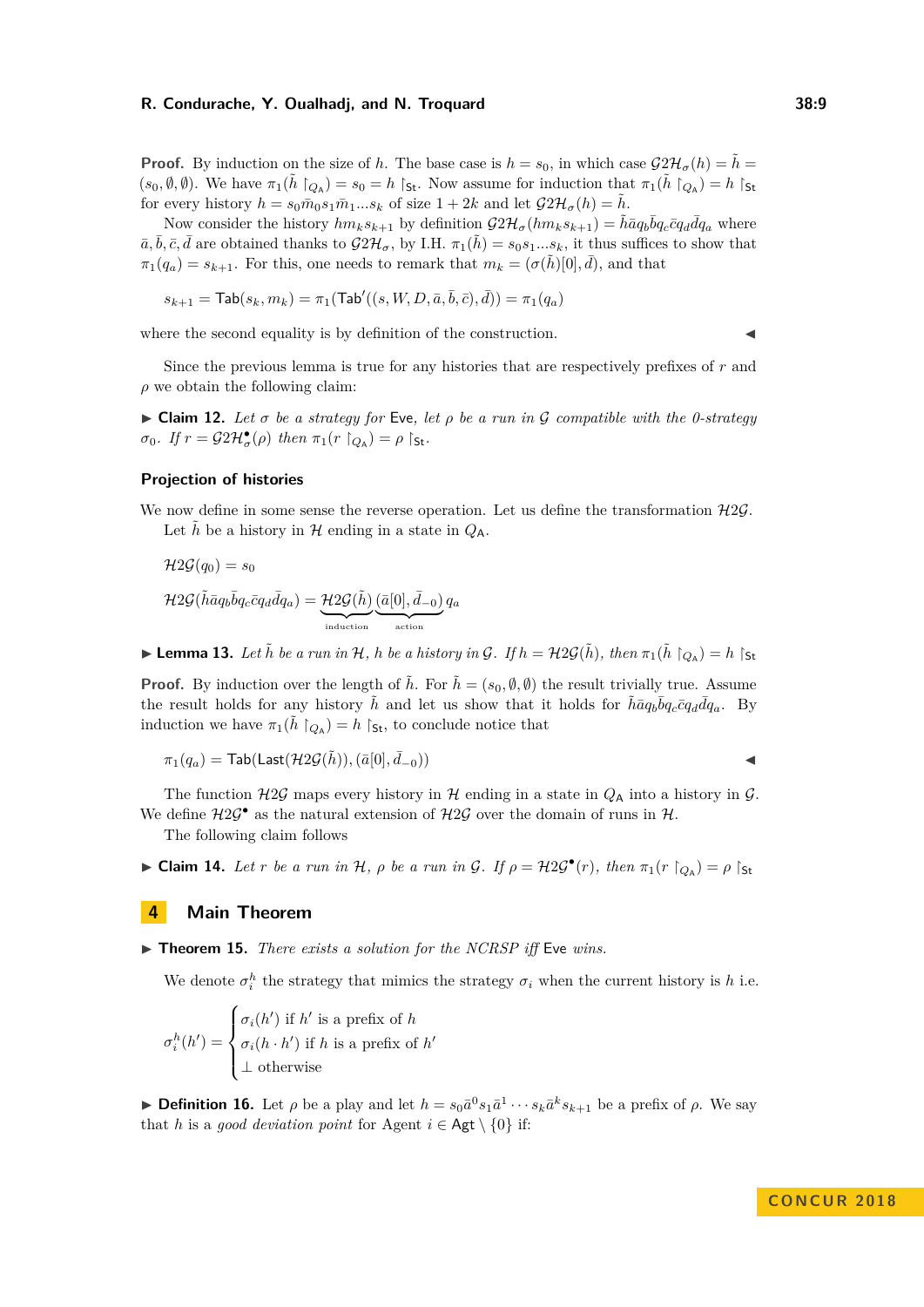### **38:10 The Complexity of Rational Synthesis for Concurrent Games**

 $\rho$  S<sub>t</sub>∉ Obj<sub>*i*</sub> and,

there exists a strategy  $\sigma'_i$  of Agent *i* from [*h*] such that for all  $(\sigma_j)_{j \in \mathsf{Agt}\setminus\{0,i\}}$  we have:

$$
[h] \cdot \text{Out}(\sigma_0^{[h]}, \dots, \sigma_i', \dots, \sigma_n^{[h]}) \in \text{Obj}_i, \text{ where}
$$
  

$$
[h] = \rho[0..k] \cdot \langle \bar{a}_{-i}^k, \sigma_i'(\rho[0..k]) \rangle \cdot \text{Tab}(s_k, \langle \bar{a}_{-i}^k, \sigma_i'(\rho[0..k]) \rangle) .
$$

We say that *ρ* has a *good deviation* if some prefix *h* of *ρ* is a good deviation point.

We use the notion of deviation point in the following lemma. This lemma states that a strategy  $\sigma_0$  is a solution for the NCRSP if any play  $\rho$  compatible with it, either is winning for Agent 0 or some Agent *i* would unilaterally deviate and win against any strategy profile of the other agents.

<span id="page-9-0"></span>**I Lemma 17.** *A strategy*  $\sigma_0$  *is a solution for NCRSP iff every play*  $\rho$  *compatible with*  $\sigma_0$ *either*  $\rho$   $\zeta_t \in \text{Obj}_0$  *or,*  $\rho$  *has a good deviation.* 

**Proof.** We start by establishing the if direction, let  $\sigma_0$  be a solution for the NCRSP. If any outcome  $\rho \in \text{Plays}(\sigma_0)$  is such that  $\rho \upharpoonright_{\text{St}} \in \text{Obj}_0$  then there is nothing to prove. Let  $\rho$  be a play in Plays( $\sigma_0$ ) such that  $\rho$  is not in  $\text{Obj}_0$ . Assume toward a contradiction that  $\rho$  does not contain a good deviation point. Then by Definition [16](#page-8-0) we know that for any prefix *h* of  $\rho$ , any agent  $i \neq 0$  such that Payoff<sub>*i*</sub>( $\rho$ ) = 0, and any strategy  $\tau_i$  of *i* there exists  $\sigma_1, \cdots, \sigma_n$ strategies for agents 1 to *n* such that the following holds:

 $[h] \cdot \text{Out}(\sigma_0^h, \sigma_1^h, \cdots, \tau_i^h, \cdots, \sigma_n^h) \notin \text{Obj}_i$ .

The above equation implies that Agent *i* does not have a profitable deviation under the strategy  $\sigma_0$ , hence the profile  $\langle \sigma_0, \cdots, \sigma_n \rangle$  is a 0-fixed NE contradicting the fact that  $\sigma_0$  is a solution for the NCRSP.

For the only if direction, let  $\sigma_0$  be a strategy for agent 0, assume that every  $\rho$  in Plays( $\sigma_0$ ) satisfies

**1.**  $\rho$  |st∈ Obj<sub>0</sub> or,

**2.**  $\rho$  has a good deviation.

If every play  $\rho$  in Plays( $\sigma_0$ ) is in Obj<sub>0</sub> then  $\sigma_0$  is a solution for NCRSP. Let  $\rho$  be a play in Plays( $\sigma_0$ ) such that it is not in Obj<sub>0</sub>. By assumption,  $\rho$  has a good deviation point i.e. there exists an Agent  $i \neq 0$  and a strategy  $\tau_i$  for the same agent such that: *i*)  $\rho$  [s<sub>t</sub> $\notin$  Obj<sub>*i*</sub> and *ii*) after a finite prefix *h* of *ρ* for any tuple of strategies  $(\sigma_i)_{i \in \mathsf{Agt}} \setminus \{0, i\}$  the following holds:

 $[h] \cdot \text{Out}(\sigma_0^h, \sigma_1^h, \cdots, \tau_i^h, \cdots, \sigma_n^h) \in \text{Obj}_i$ .

Hence,  $\rho$  is not the outcome of a 0-fixed NE and therefore  $\sigma_0$  is a solution for the NCRSP.

## **4.1 Correctness**

► **Definition 18.** Eve wins if she has a strategy that ensures Obj against any strategy of Adam.

▶ **Proposition 19.** *If* Eve *wins then there exists a solution for the NCRSP.* 

**Proof.** Let  $\sigma_E$  be a winning strategy for Eve in H, and let  $\sigma_0$  be the strategy for Agent 0 in G obtained by the construction in Sec. [3.4](#page-7-1) Equation [\(4\)](#page-7-0), that is, for every history h in  $\mathcal{G}$ ,  $\sigma_0(h) = \sigma_E(\mathcal{G}2\mathcal{H}_{\sigma_E}(h))$ [0]. We show that  $\sigma_0$  is solution to the NCRSP.

Let  $\rho$  be an arbitrary run in  $\mathcal G$  compatible with  $\sigma_0$ .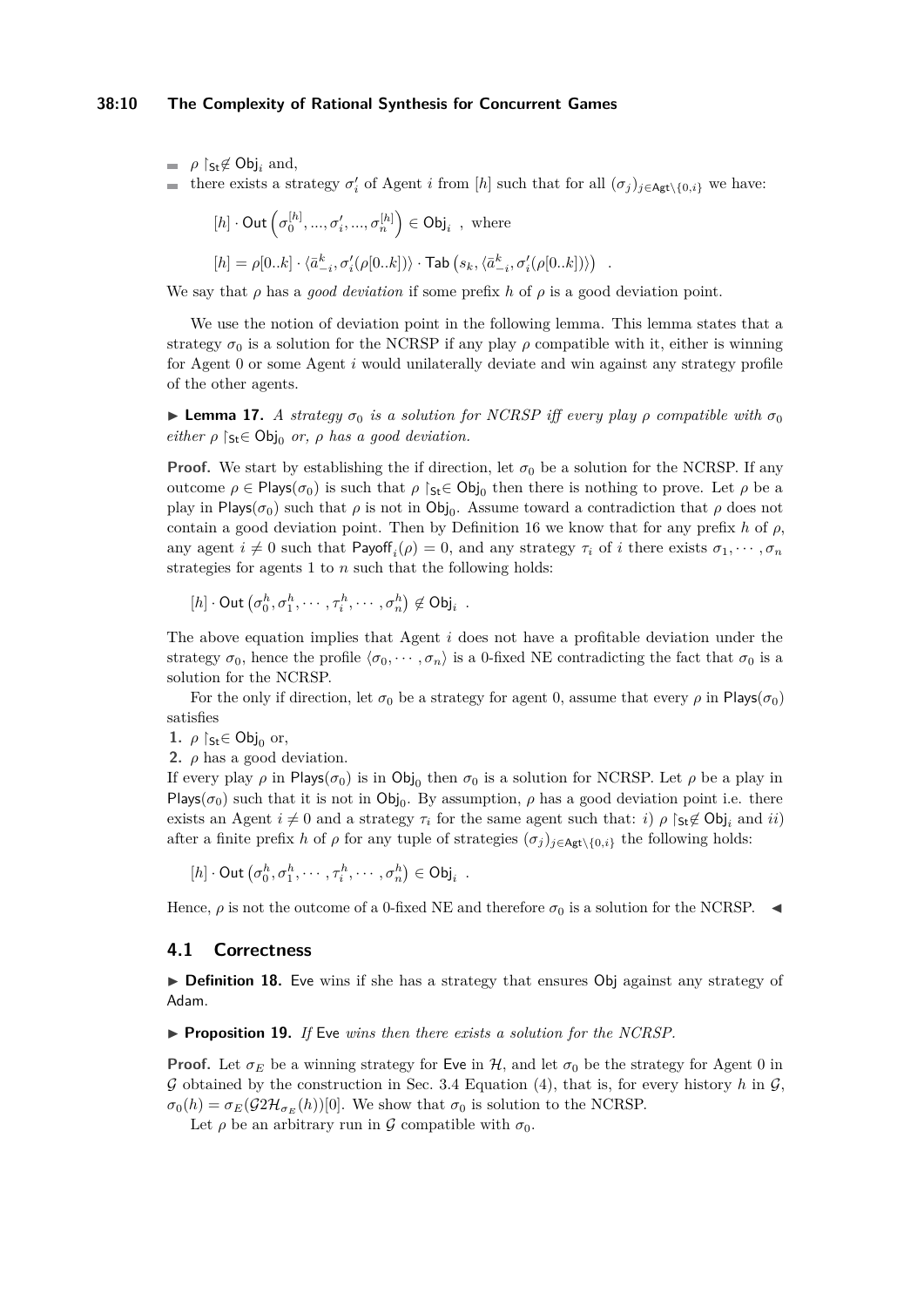According to Lemma [17](#page-9-0) it is sufficient to show that  $\rho$  is in Obj<sub>0</sub> or  $\rho$  has a good deviation point. Consider the run  $r = \mathcal{G}2\mathcal{H}_{\sigma_E}^{\bullet}(\rho)$  in  $\mathcal{H}$ . As a consequence of Claim [10,](#page-7-2) we have that  $r$ is compatible with  $\sigma_E$ . Since  $\sigma_E$  is winning, we also have  $r \in \text{Obj}$ , i.e.,

$$
r \in (S_0 \cup S_D) \cap S_W = (S_0 \cap S_W) \cup (S_D \cap S_W) .
$$

As a first case, assume that  $r \in S_0 \cap S_W$  implying  $\pi_1(r \restriction_{Q_A}) \in \text{Obj}_0$ . By Claim [12](#page-8-1) we can write  $\pi_1(r \restriction_{Q_A}) = \rho \restriction_{\mathsf{St}},$  and thus  $\rho \restriction_{\mathsf{St}} \in \mathsf{Obj}_0$ .

As a second case, assume  $r \in S_D \cap S_W$ . It implies that there exists a state  $q_a$  in  $Q_A$  along *r* such that  $q_a = (s, W, D)$  and there exists an agent *i* in *D* such that *i* in  $\lim_{t \to \infty} \pi_3(r \restriction_{Q_A})$  and  $\pi_1(r \restriction_{Q_A}) \notin \textsf{Obj}_i$ .

We argue that Agent *i* has a profitable deviation from a prefix of *ρ* entailing that *ρ* contains a good deviation point.

Assume w.l.o.g. that *q<sup>a</sup>* is the first state along *r* for which there exists an Agent *i* in *D* such that *i* in  $\lim \pi_3(r \restriction_{Q_A})$  and  $\pi_1(r \restriction_{Q_A}) \notin \text{Obj}_i$ . The run *r* is of the form:

<span id="page-10-0"></span>
$$
r = \tilde{h}\bar{a}p_b\bar{b}p_c\bar{c}p_d\bar{d}q_a\tilde{t}
$$
\n<sup>(5)</sup>

where  $\tilde{h}$  is a finite prefix of *r* ending in a state in  $Q_A$ , and  $\tilde{t}$  is an infinite suffix. Remember also that  $r = \mathcal{G}2\mathcal{H}_{\sigma_E}^{\bullet}(\rho)$ , hence there exists a history *h* which is a prefix of  $\rho$  such that  $h = \mathcal{G}2\mathcal{H}(h)$ . We claim that h is a good deviation point (c.f. Definition [16\)](#page-8-0) for Agent *i*. Indeed, we use notation  $\tau_i$  for the strategy defined only after *h* has occurred as follows:  $\tau_i(h) = \bar{c}[i]$  where  $\bar{c}$  is the action available for agent *i* in Equation [\(5\)](#page-10-0), and for any history *hh*<sup> $\prime$ </sup> in  $\mathcal{G}$ :  $\tau_i(hh') = \sigma_E(\mathcal{G}2\mathcal{H}(hh'))[i]$  . (Observe that by construction  $\mathcal{G}2\mathcal{H}(hh')$  always ends in a state in  $Q_A$ , controlled by **Eve.**)

We define the set  $T$  as the set of all the plays in  $\mathcal G$  that start with  $h$  and are compatible with  $\tau_i$ . Let  $\rho'$  be a play in *T*, and let  $r' = \mathcal{G}2\mathcal{H}(\rho')$  be a play in  $\mathcal{H}$ . The play  $r'$ enjoys two properties, first  $i \in \lim \pi_2(r' \upharpoonright_{Q_A})$  and second it is compatible with  $\sigma_E$ . Hence  $\pi_1(r' \upharpoonright_{Q_A}) \in \text{Obj}_i$ . This shows that  $\rho$  has a good deviation point after history By Lemma [17](#page-9-0) we conclude that  $\sigma_0$  is solution to the problem NCRSP.

## **4.2 Completeness**

<span id="page-10-1"></span>▶ **Proposition 20.** *There exists a solution for the NCRSP then* Eve *wins.* 

We first introduce some technical tools.

Deviator : Hist( $\sigma_0$ ) × Agt  $\rightarrow$  Act  $\cup$  {-}

$$
(h, i) \mapsto \begin{cases} a \text{ if } h \text{ is a good deviation point for Agent } i \text{ using action } a, \\ - \text{ if not.} \end{cases}
$$

Root : Hist  $\times$  Agt  $\rightarrow$  Hist  $\cup$  { $\perp$ }

 $(h, i) \mapsto$  $\int h'$  where *h*<sup> $\prime$ </sup> is the shortest prefix of *h* s.t. Deviator $(h', i) \in$  Act ⊥ if no such a prefix exists

<span id="page-10-2"></span>**► Claim 21.** Let *h* be a history and *i* an agent *s.t.* Deviator( $h, i$ ) ∈ Act, then there exists a *winning strategy*  $\tau_i$  *from*  $Root(h, i)$  *for agent i.* 

Indeed, assuming that  $Deviator(h, i) \in \text{Act}$  and that there is no winning strategy from Root $(h, i)$ , would entail that  $Root(h, i)$  is not a good deviation point.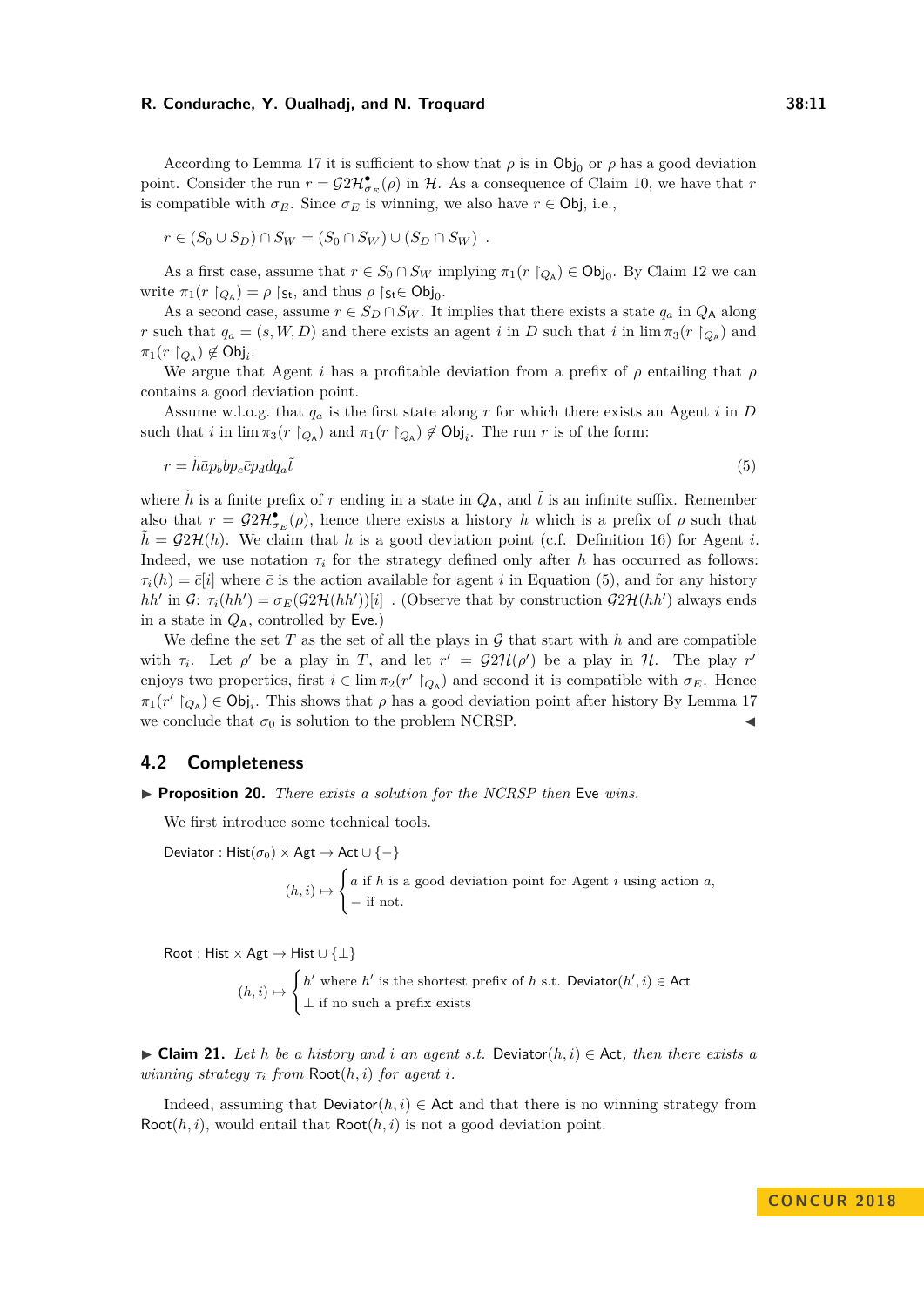#### **38:12 The Complexity of Rational Synthesis for Concurrent Games**

**Proof of Proposition [20.](#page-10-1)** Let  $\sigma_0$  be a solution for the NCRSP. Given a history  $\tilde{h}$  in H s.t. Last( $\tilde{h}$ ) is in  $Q_A$ , we let  $h = \mathcal{H}2\mathcal{G}(\tilde{h})$ . We construct a strategy  $\sigma_E$  for Eve as follows:  $\sigma_E(\tilde{h}) = \bar{a}$  such that  $\bar{a}[0] = \sigma_0(h)$  and for every *i* in *W*,  $\bar{a}[i] = \tau_i(h)$  where  $\tau_i$  is the strategy described by Claim [21.](#page-10-2) Notice that this strategy is only defined for histories *h* that satisfy Root $(h, i) \neq \bot$ . This is ensured because *i* is in *W*, meaning that there exists a prefix *h*' of *h* such that  $h'$  is a good deviation point for Agent  $i$ .

We also need to define  $\sigma_E$  for histories ending in a  $Q_C$ . Consider any history of the form  $\tilde{h} \bar{a} q_b \bar{b} q_c$ , the strategy  $\sigma_E$  is defined as follows:  $\sigma_E(\tilde{h} \bar{a} q_b \bar{b} q_c) = \bar{c}$  such that for every *i* not in  $W \cup D$ ,  $\bar{c}[i] =$  Deviator $(h, i)$  Let us show that  $\sigma_E$  is winning for Eve. Let *r* be a run compatible with  $\sigma_E$ . We must show that  $r \in (S_0 \cup S_D) \cap S_W$ . Denote  $\rho = \mathcal{H}2\mathcal{G}^{\bullet}(r)$ . By Claim [14](#page-8-2) we have  $\pi_1(r \restriction_{Q_A}) = \rho \restriction_{\mathsf{St}}$ .

If  $\rho$   $\restriction$ <sub>St</sub>∈ Obj<sub>0</sub> then  $r \in S_0$ . If  $\rho \restriction$ <sub>St</sub>∉ Obj<sub>0</sub>, since  $\sigma_0$  is a solution, it follows that along  $\rho$ some player has a good deviation point and is loosing. This entails that at some point *i* will be in *D* along *r* i.e. Deviator( $\tilde{h}, i$ )  $\in$  Act for some  $\tilde{h}$  a prefix of *r*. Thus  $r \in S_D$ .

It remains to show that  $r \in S_W$  this follows from the facts that 1) any player in *W* is due to the mapping Deviator that correctly guesses the correct deviations and 2) Claim [21.](#page-10-2)

# <span id="page-11-0"></span>**5 Computational Complexity**

In this section, we take advantage of the construction presented in the previous section to give complexity bounds for a variety of winning conditions. In fact, we can adapt the technique used in [\[3\]](#page-14-4) in order to establish the upper bound complexity for NCRSP.

In the case of Reachability, Safety, Büchi and coBüchi conditions, we reduce the game  $H$ to a finite duration game. We actually tranform the winning condition into a finite horizon condition in a finite duration game. In order to obtain this finite duration game, we simply rewrite the winning objective of  $\mathcal H$  and obtain a new game  $\mathcal H'$  with Parity objective. The plays in the finite duration game  $\mathcal{H}^f$  are obtained by stopping the plays in the game  $\mathcal{H}^f$  after the first loop.

In the remainder of this section, for technical convenience, we assume that the histories in H are defined over the set  $Q^*$  and that the plays are defined over  $Q^{\omega}$ . This does not affect the validity of the results since  $\text{Tab}'$  is deterministic and the actions are encoded in the states.

When the game  $\mathcal{H}'$  is equipped with a parity condition, we construct a finite duration game that stops after the first loop. In particular, if  $Pr : St' \to \mathbb{N}$  is the priority function in  $\mathcal{H}'$ . Then, the finite duration game  $\mathcal{H}^f$  is defined over the same game structure as  $\mathcal{H}'$ , but each play stops after the first loop. We will consider such a play winning if the least parity in the loop is even i.e a play  $r = xy_1y_2y_3 \ldots y_ly_1$  where  $x \in q_0Q^*$  and  $y_1, y_2, \ldots, y_l \in Q$  is winning for Eve if  $\min\{Pr(y_k) | 0 \le k \le l\}$  is even.

The following lemma establishes the relation between  $\mathcal{H}'$  and  $\mathcal{H}^f$ . It is actually a consequence of a result that appeared in [\[1\]](#page-14-6).

<span id="page-11-2"></span> $\triangleright$  **Lemma 22.** Eve has a winning strategy in the game  $\mathcal{H}'$  with the parity condition Pr if and only if she has a winning strategy in the game  $H^f$ .

The following lemma establishes the fact that inside a cycle in the game  $H$ , the values of the sets *W* and *D* do not change.

<span id="page-11-1"></span>**Example 23.** Let r be a play in H, and consider a loop along r. Let also q and  $q'$  be two *states on this loop.* We have  $\pi_2(q) = \pi_2(q')$  and  $\pi_3(q) = \pi_3(q')$ .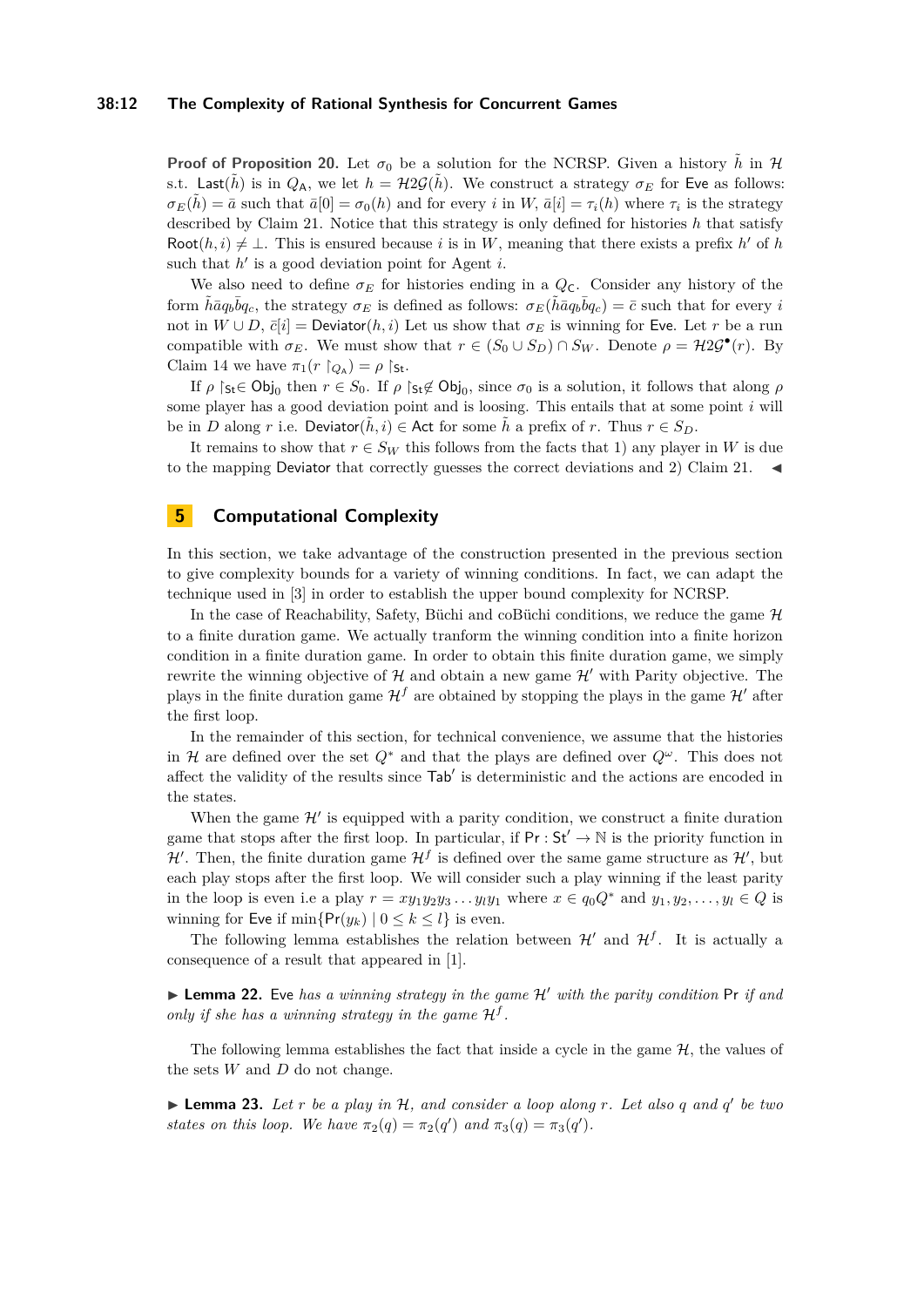**Proof.** Let  $r = xqyqz$  be an infinite play in H. From the definition of the transition relation in  $\mathcal{H}$ ,  $r' = x(qy)^\omega$  is also a valid play in  $\mathcal{H}$ . Then, assume towards contradiction that there are two states in  $q\bar{q}$  having different values on states *W* or *D*. It means that there is at least one player *i* that is added or removed to/from  $W$  or  $D$ . Therefore, along  $r'$  we would have an infinite number of additions or removals to/from *W* or *D*. But, according to the transition relation, this is not possible because once a player is removed from *W*, it is added to the set  $D$  and never added to  $W$  again along  $r'$ . Also, once a player added in the set  $D$ , he is never removed. Therefore, along each path, along each loop, the values of *W* and *D* do not change.  $\blacktriangleleft$ 

In order to check the condition of reachability, we keep along plays in the game  $\mathcal{H}$  a set *P* of players in the environment that already have visited their target states. Then, the resulting game  $\mathcal{H}'$  has states in  $Q \times 2^{\mathsf{Agt}}$  where  $Q$  is the set of states in the game  $\mathcal{H}$ . The set *P* is initially equal to the set of players for which the initial state is in their target set. Let  $R_i \subseteq$  St be the target set of Player *i*. Then,  $P_0 = \{i \mid s_0 \in R_i\}$  and the initial state in the resulting game  $\mathcal{H}'$  is  $(s_0, \emptyset, \emptyset, P_0)$ .

The set *P* is updated as follows:

- if  $(q, q') \in \textsf{Tab}'$  in  $\mathcal H$  and  $q' = (s, W, D) \in \textsf{St} \times 2^{\textsf{Agt}} \times 2^{\textsf{Agt}}, \text{ then } ((q, P), (q', P \cup \{i \mid s \in R_i\}))$ is the corresponding transition in  $\mathcal{H}'$ .
- if  $(q, q') \in \text{Tab}'$  in H and  $q' \notin \text{St} \times 2^{\text{Agt}} \times 2^{\text{Agt}}$ , then  $((q, P), (q', P))$  is the corresponding transition in  $\mathcal{H}'$ .

Note that the set P also eventually stabilizes since it only increases and there is a finite number of players in G. Let  $\lim_{\pi_4}(r \restriction_{Q_A})$  be the limit along the play r.

The objective of Eve in the game  $\mathcal H$  is written in  $\mathcal H'$  as the Büchi condition BÜCHI( $F^R$ ) where:

$$
F^{R} = \{(s, W, D, P) \mid (0 \in P \text{ or } D \setminus P \neq \emptyset) \text{ and } (W \subseteq P)\}.
$$

Now, the Büchi objective  $\text{B} \ddot{\text{U}} \text{CHI}(F^R)$  can be expressed as the parity objective PARITY(Pr) with  $Pr(v) = 0$  if  $v = (s, W, D, P) \in F<sup>R</sup>$  and  $Pr(v) = 1$  otherwise.

We now define the finite duration game  $\mathcal{H}^f$  over the same game arena as  $\mathcal{H}$ , but each play stops when the first state in  $St \times 2^{\text{Agt}} \times 2^{\text{Agt}} \times 2^{\text{Agt}}$  is repeated. Then, each play is of the form  $r = xy_1y_2y_3...y_ly_1$  where  $x \in q_0(Q')^*$  and  $y_1, y_2,..., y_l \in Q'$  with  $Q' = \mathsf{St} \times 2^{\mathsf{Agt}} \times 2^{\mathsf{Agt}} \times 2^{\mathsf{Agt}}$ . Eve wins in the game  $\mathcal{H}^f$  if  $y_1 = (s, W, D, P)$  is such that  $(0 \in P$  or  $D \backslash P \neq \emptyset)$  and  $(W \subseteq P)$ . Equivalently, thanks to Lemma [23](#page-11-1) and because the value of *P* does not change for the same argument that show *W* and *D* eventually stabilize. Finally Eve wins if  $\min\{Pr(y_k) | 0 \leq j \leq l\}$ is even.

<span id="page-12-0"></span>**Lemma 24.** All plays in the game  $H<sup>f</sup>$  have polynomial length in the size of the initial *game.*

**Proof.** Since *D* and *P* are monotone, there are at most  $|\mathsf{Agt}| + 1$  different values that they can take on a path of  $H$ . Also, in the set  $W$  we can have at most one addition and one removal for each player  $i \in \mathsf{Agt}$  and hence  $2|\mathsf{Agt}| + 1$  different values for *W*. Therefore, along a play  $\pi$  there are at most  $r = 1 + (2|\mathsf{Agt}| + 1) \cdot (|\mathsf{Agt}| + 1)^2 \cdot |\mathsf{St}|$  different states in St  $\times$  2<sup>Agt</sup>  $\times$  2<sup>Agt</sup>. Then, between two states in St  $\times$  2<sup>Agt</sup>  $\times$  2<sup>Agt</sup>, there are three intermediate states. Therefore, since all the plays in  $\mathcal{H}^f$  stop after the first cycle, the length of each play is of at most  $4r + 1$  states since there is only one state that appears twice. Therefore, all plays in  $\mathcal{H}^f$  have polynomial length in Agt and St of the initial play  $\mathcal{G}$ .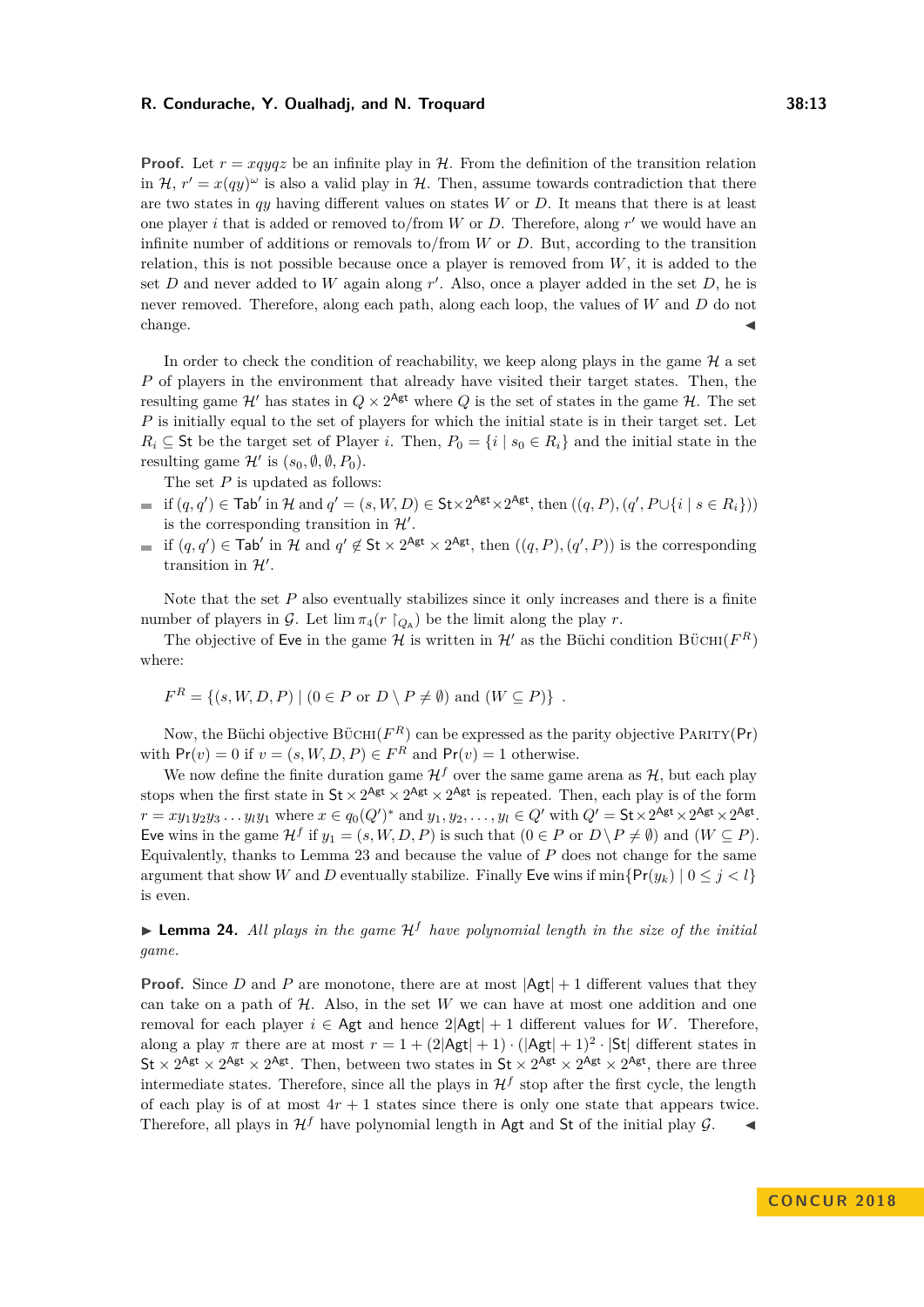### **38:14 The Complexity of Rational Synthesis for Concurrent Games**

I **Proposition 25.** *Deciding if there is a solution for the non-cooperative rational synthesis in concurrent games with Reachability objectives is in* PSpace*.*

**Proof.** Using Lemmas [22](#page-11-2) and [24,](#page-12-0) solving the non-cooperative rational synthesis problem, reduces to solving the finite duration game  $\mathcal{H}^f$  which has polynomial length plays. This can be done in PSPACE using an alternating Turing machine runing in PTIME.

In the case of Safety, Büchi and coBüchi conditions, we essentially use similar constructions; c.f. long version for full details on the constructions. Roughly speaking, in the case of safety it sufficient to "dualize" the winning condition. In the cases of Büchi and coBüchi objectives, the idea is to transform the game  $H$  by possibly adding some counters such that Eve's objective can be written as a parity objective. Note that these constructions are similar to the ones in [\[3\]](#page-14-4). In the case of Muller conditions, we have to use Least Appearance Record (LAR) construction to get the parity game  $\mathcal{H}'$  and then the finite duration game would have plays with exponential length in the size of the initial game. This approach would give EXPSPACE complexity. Fortunately, the parity condition in the game  $\mathcal{H}'$  that we obtain after applying the LAR construction has an exponential number of states but only a polynomial number of priorities. Then, by using the result from [\[5,](#page-14-7) [8\]](#page-14-8), we obtain ExpTime complexity.

▶ **Theorem 26.** *Deciding if there is a solution for the non-cooperative rational synthesis problem in concurrent games is in* PSpace *for Safety, Reachability, Büchi and co-Büchi objectives and* ExpTime *for Muller objectives.*

In the case of a fixed number of agents, the game  $H$  that we build has polynomial size in the size of the initial game  $G$  (when considering that the transitions are given explicitly in the table Tab since we build nodes in  $H$  for each possible action profile). This lowers the complexities that we obtain for the rational synthesis problem. The theorem below holds because the game  $H$  has polynomial size and Eve's objective is fixed.

▶ **Theorem 27.** *Deciding if there is a solution for the non-cooperative rational synthesis in concurrent games with a fixed number of agents and Safety, Reachability, Büchi or co-Büchi objectives is in* PTime*.*

▶ **Theorem 28.** *Deciding if there is a solution for the non-cooperative rational synthesis in concurrent games with a fixed number of agents and Muller objectives is in* PSpace*.*

# **6 Conclusions**

In some circumstances, the Non Cooperative Rational Synthesis Problem (NCRSP) introduced in [\[6\]](#page-14-2) and defined here as Problem [6](#page-3-0) might arguably accept undesired solutions. It asks whether there is a strategy  $\sigma_0$  for Agent 0 such that *for every* 0-NE, if  $\bar{\sigma} = \langle \sigma_0, \bar{\sigma}_{-0} \rangle$ , then Payoff<sub>0</sub> $(\bar{\sigma}) = 1$ . One sees the objective of Agent 0 as a critical property satisfied by all rational evolutions of the system. A possibly unwanted consequence is that a strategy  $\sigma_0$ which does not allow any rational evolution of the system, thus forcing anarchy, would be a solution. The original definition of NCRSP can be strengthened so as to ask for a strategy  $\sigma_0$  for Agent 0 such that *there is* at least one 0-NE. Another amendment can also restrict the class of game structures. For instance, one can consider pseudo turn-based games, where 0-NE are certain to exist. It suffices to add in Definition [1](#page-2-0) the constraint that in every state, only Agent 0 and at most one other agent have non-vacuous choices. The games are still concurrent. Agent 0 can still effectively control every state, but once her strategy  $\sigma_0$  is fixed, the sub-game induced by  $\sigma_0$  has all the characteristics of a turn-based game, where there is always a 0-NE.